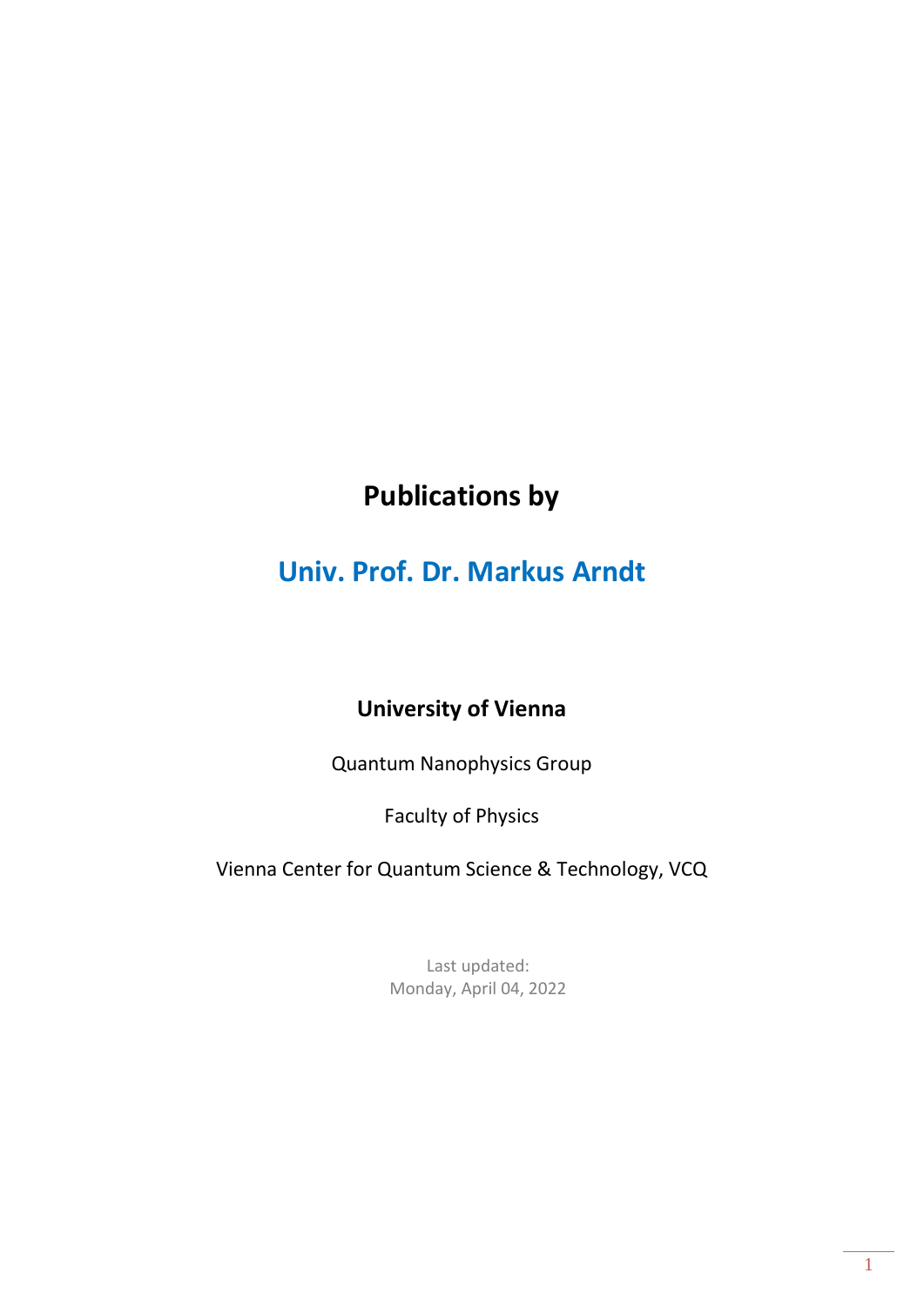#### **A) Publications listed in the Science Citation Index**

- 1. High finesse microcavities in the optical telecom O-band J. Fait, S. Putz, G. Wachter, J. Schalko, U. Schmid, M. Arndt, and M. Trupke **Appl. Phys. Lett. 119, 221112 (2021)**, DOI: 10.1063/5.0066620
- 2. *Single-, double-, and triple-slit diffraction of molecular matter-waves* C. Brand, S. Troyer, C. Knobloch, O. Cheshnovsky, and M. Arndt **Am. J. Phys. 89, 1132 (2021),** DOI: 10.1119/5.0058805 **Am. J. Phys. Cover Page & Editor´s Pick**
- 3. W. C.-W. Huang, H. Batelaan, M. Arndt *Kapitza-Dirac Blockade: A Universal Tool for the Deterministic Preparation of Non-Gaussian Oscillator States* **Phys. Rev. Lett. 126 (2021)**, DOI: 10.1103/PhysRevLett.126.253601 **Phys. Rev. Lett. Cover Page**
- 4. C. Brand, M. R. A. Monazam, C. Mangler, Y. Lilach, O. Cheshnovsky, M. Arndt, J. Kotakoski *The morphology of doubly-clamped graphene nanoribbons* **2D Materials 8, 025035 (2021),** DOI: 10.1088/2053-1583/abe952
- 5. C. Brand, F. Kialka, S. Troyer, C. Knobloch, K. Simonovic, B.A. Stickler, K. Hornberger, M. Arndt, *Bragg diffraction of large organic molecules* **Phys. Rev. Lett. 125 (2020),** DOI: 10.1103/PhysRevLett.125.033604 **Editor's Suggestion**
- 6. Y.Y. Fein, A. Shayeghi, F. Kialka, P. Geyer, S. Gerlich, M. Arndt, *Quantum-assisted diamagnetic deflection of molecules* **Phys. Chem. Chem. Phys. (2020)**, DOI: 10.1039/d0cp02211j **PCCP Hot Paper**
- 7. J. Schätti, V. Köhler, M. Mayor, Y.Y. Fein, P. Geyer, L. Mairhofer, S. Gerlich, M. Arndt, *Matter-wave interference and deflection of tripeptides decorated with fluorinated alkyl chains* **J Mass Spectrom. (2020)**, DOI:10.1002/jms.4514
- 8. A. Shayeghi, P. Rieser, G. Richter, U. Sezer, J.H. Rodewald, P. Geyer, T.J. Martinez, M. Arndt, *Matter-wave interference of a native polypeptide* **Nature Comm., 11, 144 (2020)**, DOI: 10.1038/s41467-020-15280-2
- 9. C. Brand, K. Simonovic, F. Kialka, S. Troyer, P., Geyer, M. Arndt, *A fiber-based beam profiler for high-power laser beams in confined spaces and ultra-high vacuum* **Optics Express (2020)**, DOI: 10.1364/OE.387650
- 10. Y. Y. Fein, F. Kialka, P. Geyer, S. Gerlich, M. Arndt, *Coriolis compensation via gravity in a matter-wave interferometer* **New J. Phys. (2020)**, DOI:10.1088/1367-2630/ab73c5
- 11. Y. Y. Fein, A. Shayeghi, L. Mairhofer, F. Kialka, P. Rieser, P. Geyer, S. Gerlich, M. Arndt, *Quantum-Assisted Measurement of Atomic Diamagnetism*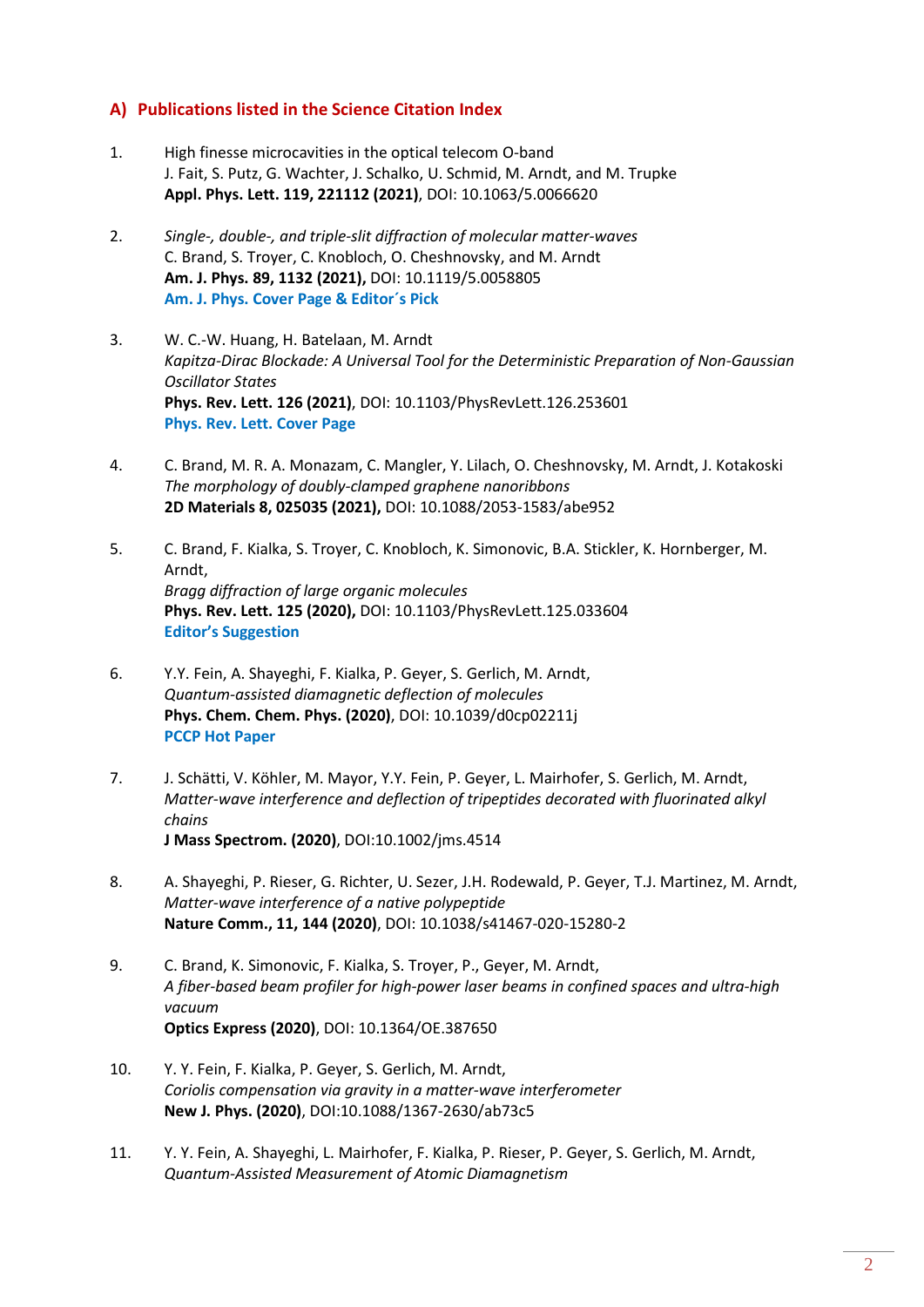**Phys. Review X 10, 011014 (2020)**, DOI: 10.1103/PhysRevX.10.011014

- 12. Y. Y. Fein, P. Geyer, F. Kiałka, S. Gerlich, M. Arndt, *Improved accuracy fullerene polarizability measurements in a long-baseline matter-wave interferometer* **Phys. Rev. Res. 1, 033158 (2019)**, DOI: 10.1103/PhysRevResearch.1.033158
- 13. Y. Y. Fein, P. Greyer, P. Zwick, F. Kiałka, S. Pedalino, M. Mayor, S. Gerlich and M. Arndt, *Quantum Superposition of Molecules Beyond 25kDa,* **Nature Physics (2019)**, DOI:10.1038/s41567-019-0663-9
- 14. J. Schätti, M. Kriegleder, M. Debiossac, M. Kerschbaum, P. Geyer, M. Mayor, M. Arndt, V. Köhler, *Neutralization of insulin by photocleavage under high vacuum,* **Chem. Commun. (2019)**, DOI: 10.1039/c9cc05712a
- 15. G. Wachter, S. Kuhn, S. Minniberger, C. Salter, P. Asenbaum, J. Millen, M. Schneider, J. Schalko, U. Schmid, A. Felgner, D. Hüser, M. Arndt, M. Trupke, *Silicon microcavity arrays with open access and a finesse of half a million,* **Light: Science & Applications 8:37, 1-7 (2019)**, DOI: 10.1038/s41377-019-0145-y
- 16. C. Brand, M. Debiossac, T. Susi, F. Aguillon, J. Kotakoski, P. Roncin, M. Arndt *Coherent diffraction of hydrogen through the 246 pm lattice of graphene* **New J. Phys. (2019),** DOI: 10.1088/1367-2630/ab05ed
- 17. F. Kiałka, B. Stickler, K. Hornberger, Y.Y. Fein, P. Geyer, L. Mairhofer, S. Gerlich, M. Arndt, *Concepts for long-baseline high-mass matter-wave interferometry* **Phys. Scr. 94 (2019)**, DOI:10.1088/1402-4896/aaf243
- 18. J. Schätti, P. Rieser, U. Sezer, G. Richter, P. Geyer, G. G. Rondina, D. Häussinger, M. Mayor, A. Shayeghi, V. Köhler, M. Arndt *Pushing the mass limit for intact launch and photoionization of large neutral biopolymers* **Commun. Chem. 1, 93 (2018),** DOI. 10.1038/s42004-018-0095-y
- 19. B. A. Stickler, B. Papendell, S. Kuhn, B. Schrinski, J. Millen, M. Arndt, K. Hornberger *Probing macroscopic quantum superpositions with nanorotors* **New J. Phys. 20, 122001 (2018),** DOI: 10.1088/1367-2630/aaece4
- 20. C. Brand, B.A. Stickler, C. Knobloch, A. Shayeghi, K. Hornberger, M. Arndt *Conformer-selection by matter-wave interference* **Phys. Rev. Lett. 121, 173002 (2018),** DOI: 10.1103/PhysRevLett.121.173002
- 21. L. Mairhofer, S. Eibenberger, A. Shayeghi, M. Arndt *A quantum ruler for magnetic deflectometry.* **Entropy 20, 516 (2018),** DOI: 10.3390/e20070516
- 22. M. Debiossac, J. Schätti, M. Kriegleder, P. Geyer, A. Shayeghi, M. Mayor, M. Arndt. V. Köhler *Tailored photocleavable peptides: Fragmentation and neutralization pathways in high vacuum* **Phys. Chem. Chem. Phys. 20, 11412-11417 (2018),** DOI: 10.1039/c8cp01058g
- 23. J. Rodewald, N. Dörre, A. Grimaldi, P. Geyer, L. Felix, M. Mayor, A.Shayeghi, M. Arndt *[Isotope-selective high-order interferometry with large organic molecules in free fall](http://doi.org/10.1088/1367-2630/aaade2)*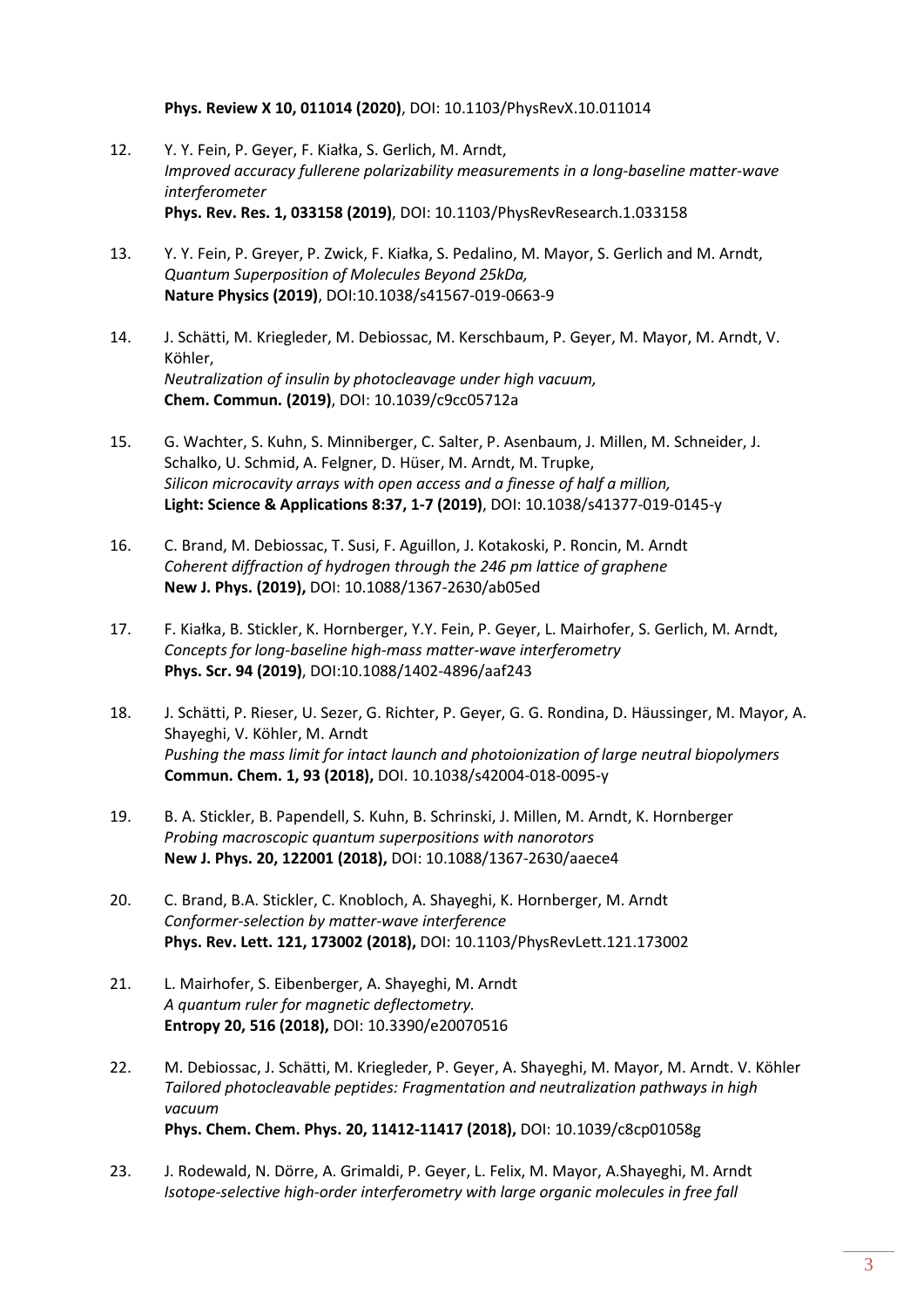**New J. Phys. 20, 033016 (2018),** DOI: 10.1088/1367-2630/aaade2

- 24. S. Kuhn, G. Wachter, F. Wieser, J. Millen, M. Schneider, J. Schalko, U. Schmid, M. Trupke, M. Arndt *Nanoparticle detection in an open-access silicon microcavity* **Appl. Phys. Lett. 111, 253107 (2017),** DOI: 10.1063/1.5008492 **Editor's Pick**
- 25. S. Kuhn, B. A. Stickler, A. Kosloff, F. Patolsky, K. Hornberger, M. Arndt and J. Millen *Optically driven ultra-stable nanomechanical rotor* **Nature Comm. 8 (1) (2017),** DOI: 10.1038/s41467-017-01902-9 **Highlighted by Phys.Org**
- 26. J. P. Cotter, C. Brand, C. Knobloch, Y. Lilach, O. Cheshnovsky, M. Arndt *In search of multipath interference using large molecules* **Science Adv. 3, e1602478 (2017),** DOI: 10.1126/sciadv.1602478 **Highlighted in PhysicsWold, PhysOrg**
- 27. L. Mairhofer, S. Eibenberger, J. P. Cotter, M. Romirer, A. Shayeghi, M. Arndt *Quantum-assisted metrology of neutral vitamins in the gas-phase* **Angew. Chem. Int. Ed. 56, 6 (2017)**, DOI: 10.1002/ange.201704916 German Version: **Angew. Chem. 129,7 (2017),** DOI: 10.1002/ange.201704916 **Highlighted in [Chemistry Views, HealthMediciNet, P](http://healthmedicinet.com/i/quantum-ruler-for-biomolecules/)roPhysik**
- 28. L. Gallego, U. Sezer, M. Arndt, M. Mayor *Long-pulse laser launch and ionization of tailored large neutral silver nanoparticles with atomic mass assignment* **Nanoscale 9, 9175-9180 (2017),** DOI: 10.1039/c7nr03297n
- 29. J. Schätti, U. Sezer, S. Pedalino, J. P. Cotter, M. Arndt\*, M. Mayor and V. Köhler\* *Tailoring the volatility and stability of oligopeptides* **J. Mass Spectrom**. **52, 550-556** (**2017),** DOI: 10.1002/jms.3959
- 30. J. Rodewald, P. Haslinger, N. Dörre, B.A. Stickler, A. Shayeghi, K. Hornberger, M. Arndt *New avenues for matter-wave-enhanced spectroscopy,*  **Appl. Phys. B 123,3 (2017),** DOI 10.1007/s00340-016-6573-y
- 31. U. Sezer, P. Geyer, M. Kriegleder, M. Debiossac, A. Shayeghi, M. Arndt, F. Lukas, M. Mayor *Selective photodissociation of tailored molecular tags as a tool for quantum optics,*  **Beilstein J. Nanotechnol. 8, 325-333 (2017),** DOI 10.3762/bjnano.8.35
- 32. S. Kuhn, A. Kosloff, B. A. Stickler, F. Patolsky, K. Hornberger, M. Arndt, J. Millen *Full Rotational Control of Levitated Silicon Nanorods* **[Optica 4, 356-360 \(2017\),](https://www.osapublishing.org/optica/abstract.cfm?uri=optica-4-3-356)** DOI: doi.org/10.1364/OPTICA.4.000356
- 33. C. Knobloch, B. A. Stickler, C. Brand, M. Sclafani, Y. Lilach, T. Juffmann, O. Cheshnovsky, K. Hornberger, M. Arndt *On the role of the electric dipole moment in the diffraction of biomolecules at nanomechanical gratings* **Prog. Phys., 1–8 (2016),** DOI: 10.1002/prop.201600025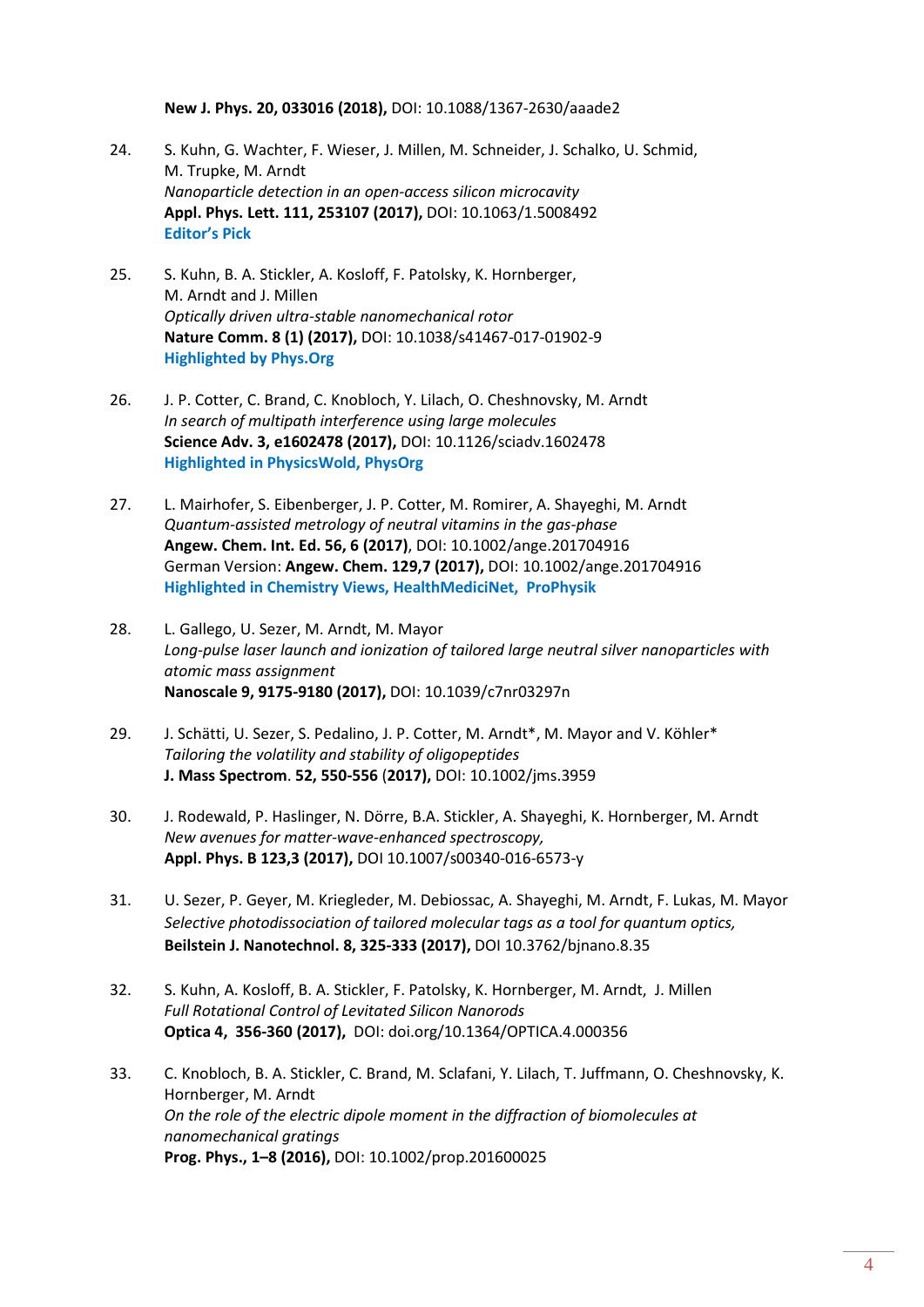- 34. B. A. Stickler, S. Nimmrichter, L. Martinetz, S. Kuhn, M. Arndt, K. Hornberger *Ro-Translational Cavity Cooling of Dielectric Rods and Disks* **Phys. Rev. A 94, 033818, (2016),** DOI: 10.1103/PhysRevA.94.033818
- 35. P. Geyer, U. Sezer, J. Rodewald, L. Mairhofer, N. Dörre, P. Haslinger, S. Eibenberger, C. Brand, M. Arndt *Perspectives for Quantum Interference with Biomolecules and Biomolecular Clusters* **Phys. Scr. 91, 063007-063019 (2016),** DOI: 10.1088/0031-8949/91/6/063007
- 36. W.P. Schleich, et al. *Quantum technology: from research to application* **Appl. Phys. B 122, 1-31 (2016),** DOI: 10.1007/s00340-016-6353-8
- 37. C. Brand, M. Sclafani, C. Knobloch, Y. Lilach, T. Juffmann, J. Kotakoski, C. Mangler, A. Winter, A. Turchanin, J. Meyer, O. Cheshnovsky, M. Arndt *An atomically thin matter-wave beam splitter* **Nature Nanotechnology10, 845 - 848 (2015),** DOI: 10.1038/nnano.2015.179 **Nature Nano: News & Views by P. Treutlein Highlighted by Physics World**
- 38. M. Arndt, C. Brand *Interference of atomic clocks* **Science 349, 1168-1169 (2015),** DOI: 10.1126/science.aad0683
- 39. C. Brand, J. Fiedler, T. Juffmann, M. Sclafani, C. Knobloch, S. Scheel, Y. Lilach, O. Cheshnovsky, M. Arndt *A Green's function approach to modeling molecular diffraction in the limit of ultra-thin gratings* **Ann. Phys. 527, 580–591 (2015),** DOI: 10.1002/andp.201500214
- 40. M. Tomandl, T. Mieling, C. Losert-Valiente Kroon, M. Hopf, M. Arndt *Simulated Interactive Research Experiments as Educational Tools for Advanced Science* **Scientific Reports 5, 14108 (2015),** DOI: 10.1038/srep14108 **Highlighted by Phys.org, PhysicsNews, Le Scienze and others**
- 41. S. Kuhn, P. Asenbaum, A. Kosloff, M. Sclafani, B. A. Stickler, S. Nimmrichter, K. Hornberger, O. Cheshnovsky, F. Patolsky, M. Arndt *Cavity-assisted manipulation of freely rotating silicon nanorods in high vacuum* **Nano Letters 15, 5604–5608 (2015),** DOI: 10.1021/acs.nanolett.5b02302
- 42. J. Kotakoski, C. Brand, Y. Lilach, O. Cheshnovsky, C. Mangler, M. Arndt, J. C. Meyer *Towards two-dimensional all-carbon heterostructures via ion beam patterning of single-layer graphene* **Nano Letters (2015),** DOI: 10.1021/acs.nanolett.5b02063
- 43. J. P. Cotter, S. Eibenberger, L. Mairhofer, X. Cheng, P. Asenbaum, M. Arndt; K. Walter, S. Nimmrichter, K. Hornberger *Coherence in the presence of absorption and heating in a molecule interferometer* **Nature Communications 6, 7336 (2015),** DOI: 10.1038/ncomms8336
- 44. U. Sezer, L. Wörner, J. Horak, L. Felix, J. Tüxen, C. Götz, A. Vaziri, M. Mayor, M. Arndt *Laser-induced acoustic desorption of natural and functionalized biochromophores* **Anal. Chem. 87, 5614–5619 (2015),** DOI: 10.1021/acs.analchem.5b00601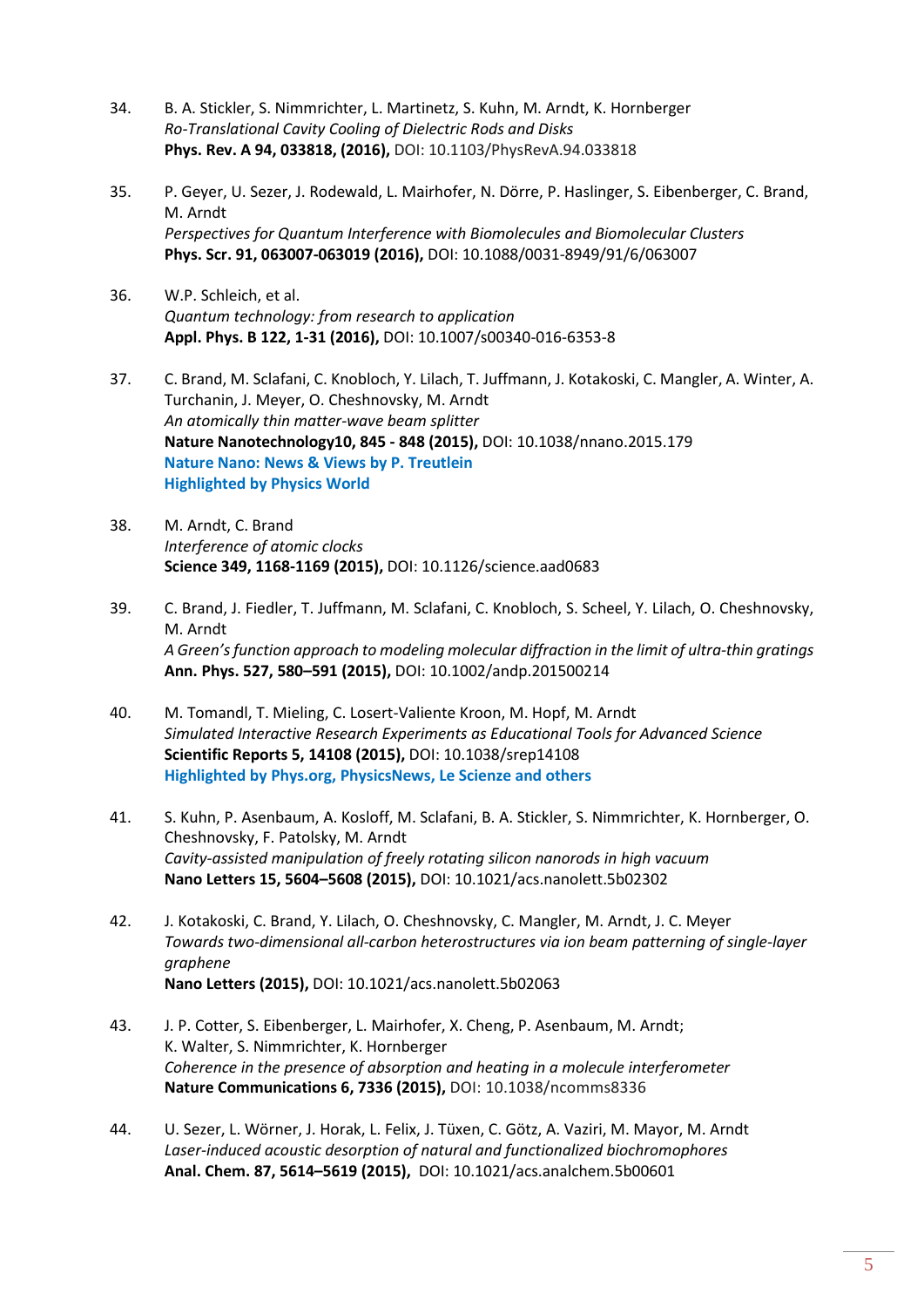- 45. U. Sezer, P. Schmid, L. Felix, M. Mayor, M. Arndt *Stability of high-mass molecular libraries: the role of the oligoporphyrin core* **J. Mass Spectrom. 50, 235-239 (2015);** DOI: 10.1002/jms.3526
- 46. J. Espigulé-Pons, C. Götz, A. Vaziri, M. Arndt *Physical Constraints for the Stoneham Model for Light-Dependent Magnetoreception*  **arXiv***:1412.7369* **(2014)**
- 47. N. Dörre, P. Haslinger, J. Rodewald, P. Geyer, M. Arndt, *A refined model for Talbot-Lau matter-wave optics with pulsed photo-depletion gratings* **JOSA B 32, 114–120 (2015),** DOI: 10.1364/JOSAB.32.000114
- 48. N. Dörre, J. Rodewald, P. Geyer, B. von Issendorff, P. Haslinger, M. Arndt *Photofragmentation beam splitters for matter-wave interferometry* **Phys. Rev. Lett. 113, 233001 (2014),** DOI: 10.1103/PhysRevLett.113.233001 **Editor's Choice & Viewpoint in** *[Physics 7, 122 \(2014\)](http://physics.aps.org/articles/v7/122?referer=rss)* **by Gil Summy**
- 49. C. Emary, J. P. Cotter, M. Arndt *Testing macroscopic realism through high-mass interferometry.* **Phys. Rev. A 90,042114-1 (2014),** DOI: 10.1103/PhysRevA.90.042114
- 50. L. Felix, U. Sezer, M. Arndt, M. Mayor, *Synthesis of Highly Fluoroalkyl-Functionalized Oligoporphyrin Systems,* **Eur. J. Org. Chem.6884–6895 (2014),** DOI: 10.1002/ejoc.201402816 **Wile[y Hot Topics](http://www.wiley-vch.de/util/hottopics/fluorine/) in Fluorine Chemistry**
- 51. S. Eibenberger, X. Cheng, J. P. Cotter, M. Arndt *Absolute absorption cross sections from photon recoil in a matter-wave interferometer* **Phys. Rev. Lett.112, 250402 (2014),** DOI: 10.1103/PhysRevLett.112.250402
- 52. M. Arndt *De Broglie's meter stick: Making measurements with matter waves.*  **Phys. Today 67, 30-36, (2014)**, DOI: 10.1063/PT.3.2381
- 53. M. Arndt, K. Hornberger *Insight review: Testing the limits of quantum mechanical superpositions* **Nature Physics10, 271-277 (2014)**, DOI: 10.1038/nphys2863
- 54. M. Tomandl, CM Losert-Valiente Kroon, M. Hopf, M. Arndt *Interaktive Forschungssimulationen* **Praxis der Naturwissenschaften** *8, 31 - 36 (2013)*
- 55. P. Asenbaum, S. Kuhn, S. Nimmrichter, U. Sezer, M. Arndt *Cavity cooling of free silicon nanoparticles in high vacuum* **Nature Communications 4, 2743 (2013),** DOI: 10.1038/ncomms3743
- 56. T. Juffmann, H. Ulbricht, M. Arndt *Experimental methods of molecular matter-wave optics* **Rep. Progr. Phys.76**, **086402 (2013)**, DOI: 10.1088/0034-4885/76/8/08640[2](http://dx.doi.org/10.1088/0034-4885/76/8/086402)
- 57. S. Eibenberger, S. Gerlich, M. Arndt, M. Mayor, J. Tüxen, *Matter-wave interference with particles selected from a molecular library with masses exceeding 10 000 amu*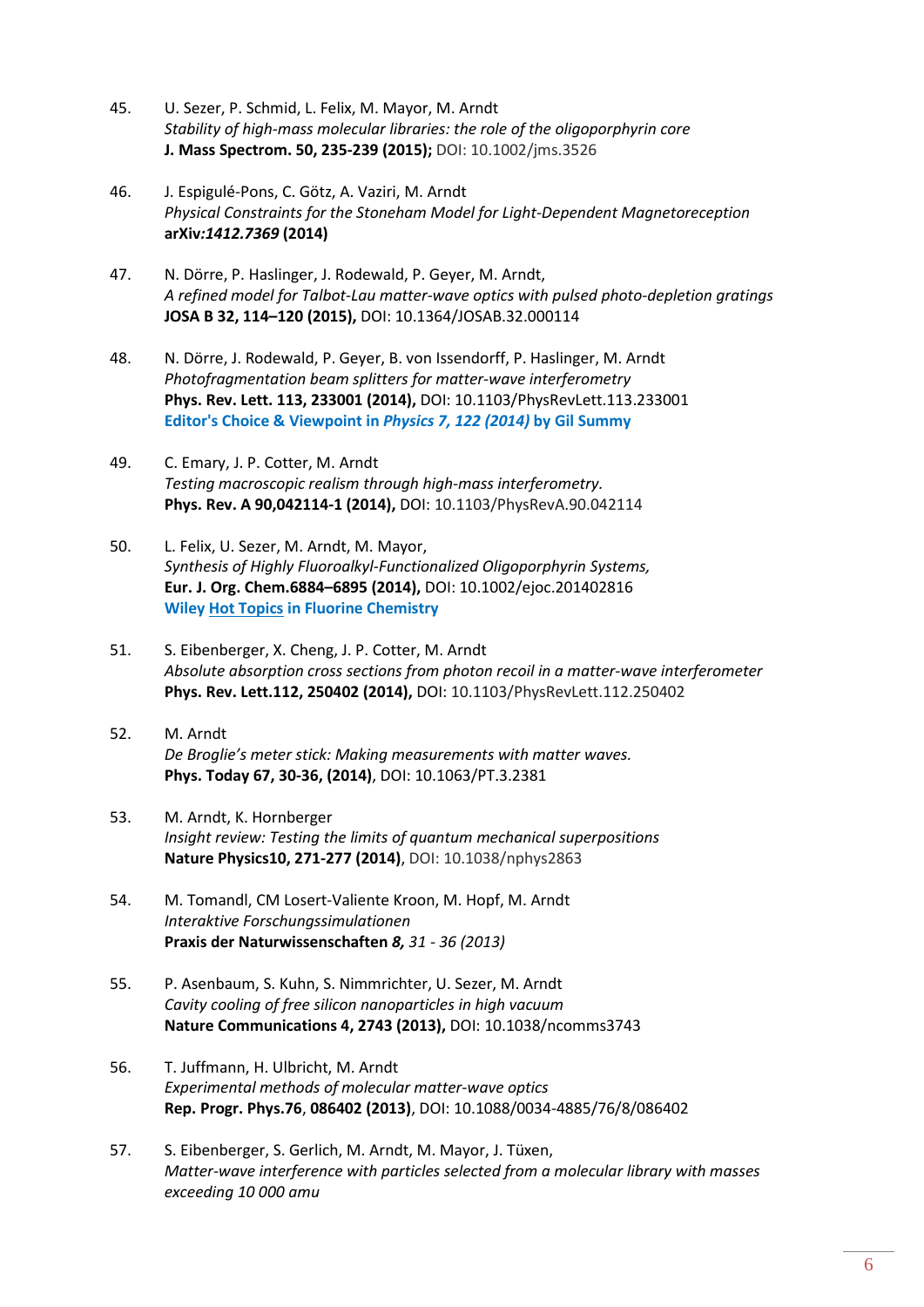**Phys. Chem. Chem. Phys. 15, 14696 (2013)**, DOI**:** 10.1039/C3CP51500A

- 58. M. Sclafani, T. J. Juffmann, C., Knobloch, M., Arndt *[Quantum coherent propagation of complex molecules through the frustule of the alga](http://iopscience.iop.org/1367-2630/15/8/083004/)  [Amphipleura pellucida,](http://iopscience.iop.org/1367-2630/15/8/083004/)* **New Journal of Physics 15, 083004 (2013)**, DOI: 10.1088/1367-2630/15/8/083004 **[See the Video Abstract](http://iopscience.iop.org/1367-2630/15/8/083004/) featured in Physics World 9/2013**
- 59. P. Schmid, F. Stöhr, M. Arndt, J. Tüxen, M. Mayor *Single-Photon Ionization of Organic Molecules* **J. Am. Soc. Mass Spectrom. 24, 602-8 (2013)**, DOI: 10.1007/s13361-012-0551-3
- 60. M. Arndt *Viewpoint: Free-Falling Interferometry* **Physics 6, 23 (2013)**, DOI: 10.1103/Physics.6.23
- 61. P. Haslinger, N. Dörre, P. Geyer, J. Rodewald, S. Nimmrichter, M. Arndt *A universal matter-wave interferometer with optical ionization gratings in the time domain* **Nature Physics 9, 144–148 (2013)**, DOI: 10.1038/nphys2542 **News & Views, Nature Physics** by A. Cronin & W. Holmgren
- 62. M. Arndt, A. Ekers, W. von Klitzing, H. Ulbricht *Focus on modern frontiers of matter wave optics and interferometry, Editorial* **New J. Phys. 14, 125006 (2012),** DOI: 10.1088/1367-2630/14/12/125006
- 63. T. Juffmann, A. Milic, M. Müllneritsch, P. Asenbaum, A. Tsukernik, J. Tüxen, M. Mayor, O. Cheshnovsky, M. Arndt *Real-time single-molecule imaging of quantum interference* **Nature Nanotechnology7**,**297 - 300 (2012)**, DOI:10.1038/nnano.2012.34 **News & Views of Nature Nanotechnology,** byB. Z**.** Zhao & W. Schöllkopf **Cover page of Nature Nanotechnology May 2012** Chosen 2016 by Nature Nanotechnology to be among the best science pictures in 10 years of the Nature Nanotechnology
- 64. M. Sclafani, M. Marksteiner, F. McLennan Keir, A. Korneev, A. Semenov, G. Gol'tsman, M. Arndt *Characterization of a superconducting nanowire detector for low energy ions* **Nanotechnology 23, 065501 (2012),** DOI: 10.1088/0957-4484/23/6/06550 1 **Featured as** *IOP Labtalk*
- 65. K. Hornberger, S. Gerlich, S. Nimmrichter, P. Haslinger, M. Arndt *Colloquium: Quantum interference with clusters and molecules* **Rev. Mod. Phys. 84, 157-173 (2012),** DOI: 10.1103/RevModPhys.84.157 **Highlighted in** *Nature Physics***by M. Buchanan, Feb. 2012**
- 66. T. Juffmann, S. Nimmrichter, M. Arndt, H. Gleiter, K. Hornberger *New prospects for de Broglie interferometry: Grating diffraction in the far-field and Poisson´s spot in the near-field*  **Found. Phys. 42, 98-110 (2012)**, DOI: 10.1007/s10701-010-920-5
- 67. P. Asenbaum, M. Arndt *Cavity stabilization using the weak intrinsic birefringence of dielectric mirrors*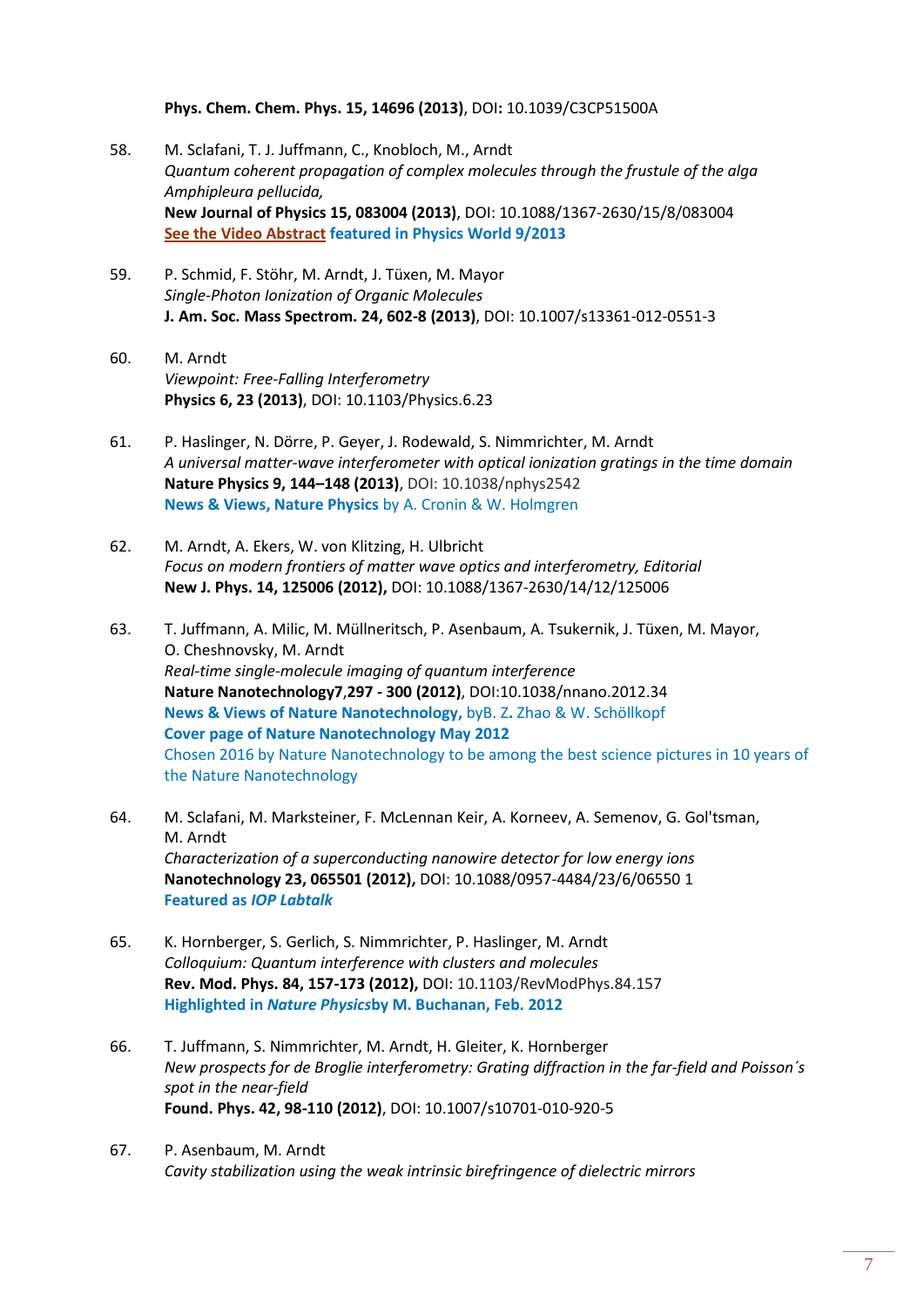**Optics Letters 36, 3720-3722 (2011)**, DOI: 10.1364/OL.36.003720

- 68. J. Tüxen, S. Eibenberger, S. Gerlich, M. Arndt, M. Mayor *Highly Fluorous Porphyrins as Model Compounds for Molecule Interferometry* **Eur. J. Org. Chem. 25, 4823–4833 (2011)**; DOI: 10.1002/ejoc.201100638 **Featured by** *Chemistry Views*
- 69. S. Nimmrichter, P. Haslinger, K. Hornberger, M. Arndt *Concept of an ionizing time-domain matter-wave interferometer*  **New J. Phys. 13, 075002 (2011),** DOI: 10.1088/1367-2630/13/7/075002
- 70. M. Arndt *Coherence from spontaneity*  **Nature Physics 7, 375–376 (2011),** DOI: 10.1038/nphys1987
- 71. S. Nimmrichter, K. Hornberger, P. Haslinger, M. Arndt *Testing spontaneous localization theories with matter-wave interferometry* **Phys. Rev. A83**, **043621 (2011)**, DOI: 10.1103/PhysRevA.83.043621 **Featured by***British Daily Telegraph* **Dec. 2012**
- 72. S. Eibenberger, S. Gerlich, M. Arndt, J. Tüxen, M. Mayor *Electric moments in molecule interferometry* **New J. Phys. 13 043033 (2011)**, DOI: 10.1088/1367-2630/13/4/043033 **Featured as** *IOP Select* **May 2011**
- 73. S. Gerlich, S. Eibenberger, M. Tomandl, S. Nimmrichter, K. Hornberger, P. J. Fagan, J. Tüxen, M. Mayor, M. Arndt, *Quantum interference of large organic molecules* **Nature Communications2, 263 (2011)**, DOI 10.1038/ncomms1263 **Featured by Nature Communications April 5th 2011, Highlight by Nature April 5th 2011 TOP100 Science Stories in Discover Magazine 2/2012**
- 74. T. Juffmann, S. Nimmrichter, M. Arndt, H. Gleiter, K. Hornberger *New prospects for de Broglie interferometry: Grating diffraction in the far-field and Poisson's spot in the near-field* **Found. Phys. 42, 98–110 (2012)**, DOI 10.1007/s10701-010-9520-5
- 75. S. Nimmrichter, K. Hammerer, P. Asenbaum, H. Ritsch, M. Arndt *Master equation for the motion of a polarizable particle in a multimode cavity* **New J. Phys. 12, 083003 (2010)**, DOI:10.1088/1367-2630/12/8/083003
- 76. A. Dreas, M. Müllneritsch, T. Juffmann , C. Cioffi, M. Arndt, M. Mayor *Immobilization of Zinc Porphyrin Complexes on Pyridine-Functionalized Glass Surfaces* **Langmuir26**(13), 10822–10826 (2010), DOI:10.1021/la100638u
- 77. J. Tüxen, S. Gerlich, S. Eibenberger, M. Arndt and M. Mayor *Quantum interference distinguishes between constitutional isomers* **Chem. Commun. 46**, Issue 23, pp. 4145-4147 (2010), DOI: 10.1039/c0cc00125b
- 78. M. Gring, S. Gerlich, S. Eibenberger, S. Nimmrichter, T. Berrada, M. Arndt, H. Ulbricht, K. Hornberger, M. Müri, M. Mayor, M. Boeckmann, N. Doltsinis *Influence of conformational molecular dynamics on matter wave interferometry* **Phys. Rev. A 81, 031604(R) (2010)**, DOI: 10.1103/PhysRevA.81.031604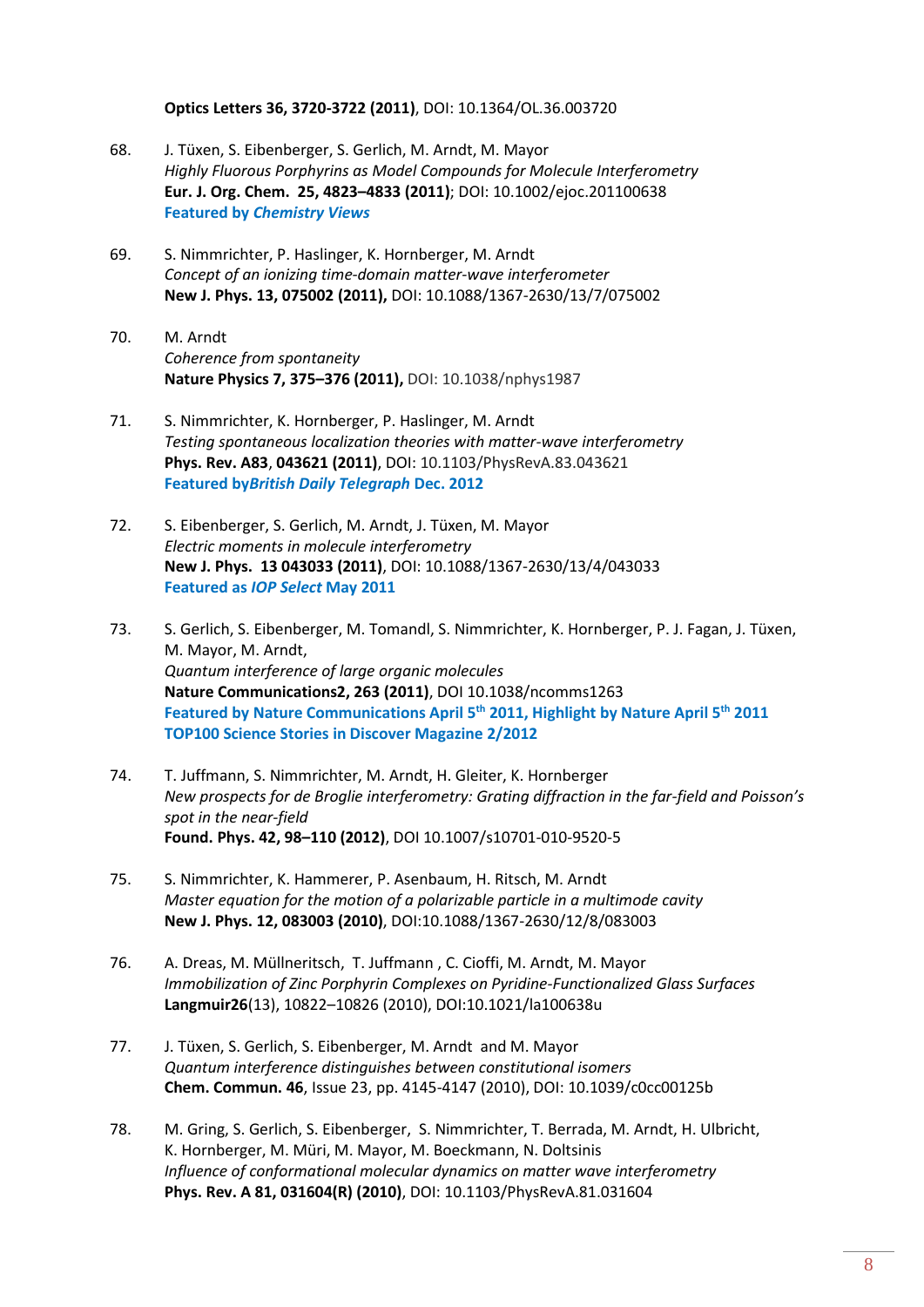*APS: Selected for the Virtual Journal of Atomic Quantum Fluids 2, Issue 4 (2010)*

- 79. T. Juffmann, S. Truppe, P. Geyer, S. Deachapunya, H. Ulbricht, M. Arndt *Wave and Particle in Molecular Interference Lithography*  **Phys. Rev. Lett.** 103, 263601 (2009), DOI: 10.1103/PhysRevLett.103.263601 **PRL: Editor's Suggestions** *APS: Selected for the Virtual Journal of Nanoscale Science & Technology, Vol.11 (2010) APS: Selected for the Virtual Journal of Atomic Quantum Fluids Vol. 2 (1) (2010)*
- 80. M. Arndt, M. Aspelmeyer, A. Zeilinger *How to extend quantum experiments* **Fortschr. Phys.57, 1153 – 1162 (2009)**, DOI: 10.1002/prop.200900104
- 81. M. Arndt, T. Juffmann, V. Vedral *Quantum Physics Meets Biology* **HFSP Journal 3, 386-400 (2009)**, DOI: 10.2976/1.3244985 *APS: Selected for the Virtual Journal of Quantum Information January 10 (2010) APS: Selected for the Virtual Journal of Biological Physics Research January 15, (2010)*
- 82. W. B. Case, M. Tomandl, S. Deachapunya, M. Arndt *Realization of Optical Carpets in the Talbot and Lau Configurations*  **Optics Express** ,**17 20966–20974 (2009)**, DOI: 10.1364/OE.17.020966
- 83. M. Marksteiner, A. Divochiy, M. Sclafani, P. Haslinger, H. Ulbricht, Al Korneev, A. Semenov, G. Gol'tsman, M. Arndt *A Superconducting NbN detector for neutral nanoparticles* **Nanotechnology 20, 455501 (2009)**, DOI: 10.1088/0957-4484/20/45/455501
- 84. M. Marksteiner, P. Haslinger, M. Sclafani, H. Ulbricht, M. Arndt *UV and VUV ionization of organic molecules, clusters and complexes* **J. Phys. Chem. A 113 (37), pp. 9952–9957 (2009)**, DOI:10.1021/jp905039f
- 85. K. Hornberger, S. Gerlich, H. Ulbricht, L. Hackermüller, S. Nimmrichter, I. V. Goldt, O. Boltalina, M. Arndt *Theory and experimental verification of Kapitza-Dirac-Talbot-Lau interferometry* **New J. Phys. 11, 043032 (2009)**, DOI:10.1088/1367-2630/11/4/043032 **IOP select, April 2009**
- 86. Amelino-Camelia et al. *GAUGE: the GrAnd Unification and Gravity Explorer*  **Exper. Astron.,23,549-572 (2009)**, DOI: 10.1007/s10686-008-9086-9
- 87. Ertmer, W. et al. *Matter wave explorer of gravity (MWXG)* **Exper. Astron. 23, 611-649 (2008)**, DOI: 10.1007/s10686-008-9125-6
- 88. S. Nimmrichter, K. Hornberger, H. Ulbricht, M. Arndt *Absolute absorption spectroscopy based on molecule interferometry*  **Phys. Rev. A78, 063607 (2008),** DOI: 10.1103/PhysRevA.78.063607 also "Virtual Journal of Nanoscale Science & Technology"
- 89. S. Gerlich, M. Gring, H. Ulbricht, K. Hornberger, J. Tüxen, M. Mayor, M. Arndt *Matter-Wave Metrology as a Complementary Tool for Mass Spectrometry*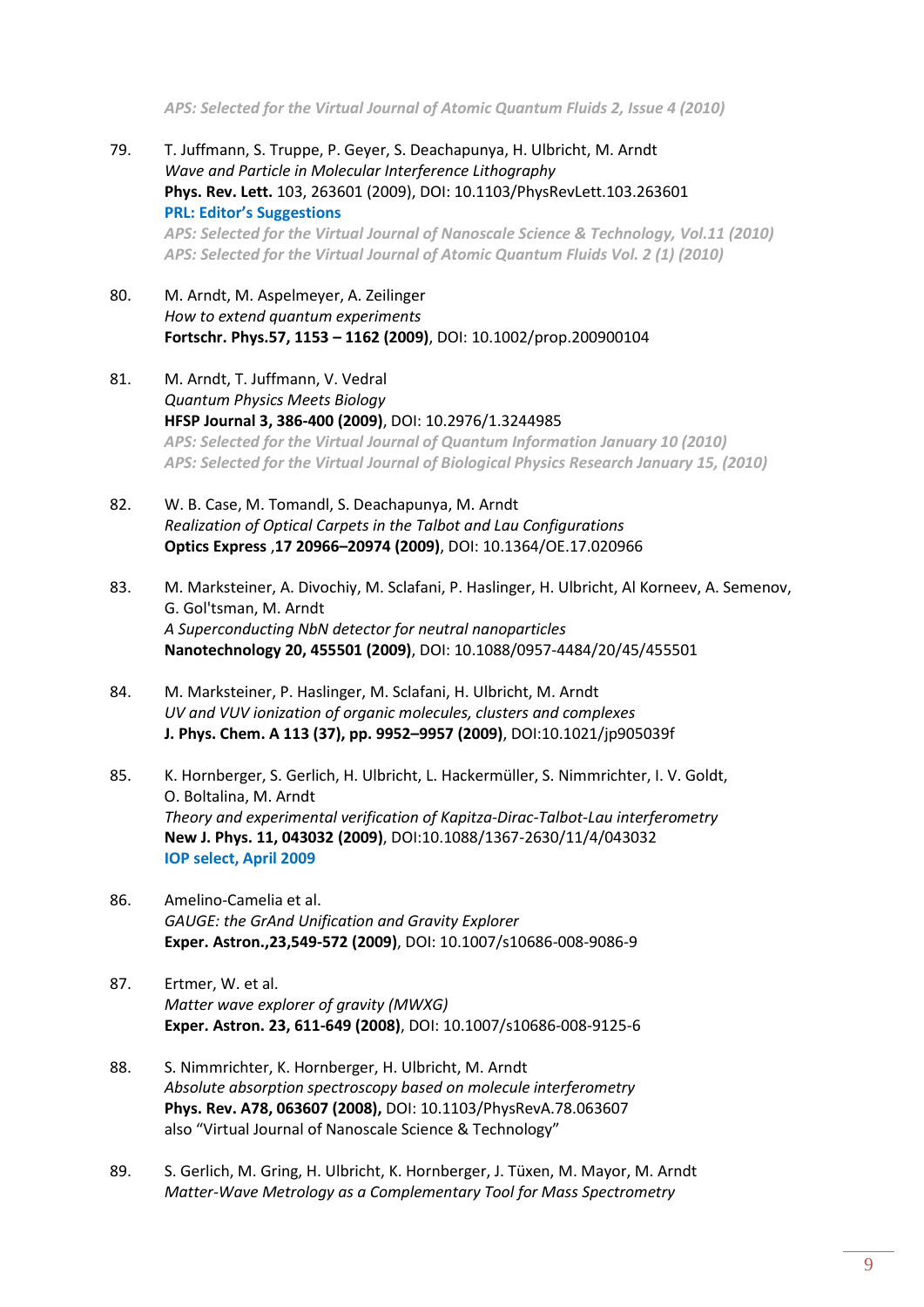**Angew. Chem. Int. Ed.47, 6195 –6198, (2008)**, DOI 10.1002/anie.200801942 **Angew. Chem. 120, 6290 –6293 (2008) VIP paper and Cover Page at Angew. Chemie** 

- 90. M. Marksteiner, P. Haslinger, H. Ulbricht, M. Sclafani, H. Oberhofer, C. Dellago, M. Arndt *Gas-phase formation of large neutral alkaline-earth metal tryptophan complexes*  **J. Am. Soc. Mass. Spectrom.19, 1021 – 1026 (2008),** DOI: 10.1016/j.jasms.2008.04.028
- 91. A. Stefanov, M. Berninger, M. Arndt *A novel design for electric field deflectometry on extended molecular beams* **Meas. Sci. Technol.19 055801 (2008)**, DOI: 10.1088/0957-0233/19/5/055801
- 92. H. Ulbricht, M. Berninger, S. Deachapunya, A. Stefanov, M. Arndt *Gas phase sorting of fullerenes, polypeptides and carbon nanotubes* **Nanotechnology 19, 045502 (2008)**, DOI: 04550210.1088/0957-4484/19/04/045502 **Nanotechweb.org** *labtalk* **1/2008**
- 93. S. Deachapunya, P. J. Fagan, A. G. Major, E. Reiger, H. Ritsch, A. Stefanov, H. Ulbricht, M. Arndt *Slow beams of massive molecules* **Eur. Phys. J. D46, 307 (2008)**, DOI: 10.1140/epjd/e2007-00301-8
- 94. L. Hackermüller, K. Hornberger, S. Gerlich, M. Gring, H. Ulbricht, M. Arndt *Optical polarizabilities of large molecules measured in near-field interferometry* **Appl. Phys. B89**, **469 – 473 (2007)**, DOI: 10.1007/s00340-007-2873-6
- 95. S. Gerlich, L. Hackermüller, K. Hornberger, A. Stibor, H. Ulbricht, F. Goldfarb, T. Savas, M. Müri, M. Mayor, M. Arndt *A Kapitza-Dirac-Talbot-Lau interferometer for highly polarizable molecules* **Nature Physics 3, 711 (2007)**, DOI:10.1038/nphys701 **Research highlights by NATURE & NATURE PHYSICS (8/2007)**
- 96. M. Berninger, A. Stefanov, S. Deachapunya, M. Arndt *Polarizability measurements in a molecule near-field interferometer* **Phys. Rev. A. 76, 013607 (2007)**, DOI: 10.1103/PhysRevA.76.013607 **APS selected: Virtual Journal of Nanoscale Science & Technology, Vol.16No.4 (2007)**
- 97. S. Deachapunya, A. Stefanov, M. Berninger, H. Ulbricht, E. Reiger, N. L. Doltsinis, M. Arndt *Thermal and electrical properties of porphyrin derivatives and their relevance for molecule interferometry* **J. Chem. Phys. 126**, **164304 (2007)***,* DOI: 10.1063/1.2721563
- 98. N. Gotsche, H. Ulbricht, M. Arndt *UV-VIS absorption spectroscopy of large molecules for applications in matter wave interferometry* **Laser Physics 17, No. 4, 583–589 (2007)**, DOI: 10.1134/S1054660X07040433
- 99. E. Reiger, L. Hackermüller, M. Berninger, M. Arndt *Exploration of gold nanoparticle beams for matter wave interferometry* **Opt. Comm. 264, 326-332 (2006)**, DOI:10.1016/j.optcom.2006.02.060
- 100. M. Marksteiner, G. Kiesewetter, L. Hackermüller, H. Ulbricht, M. Arndt *Cold Beams of Biomolecules for Quantum Optics*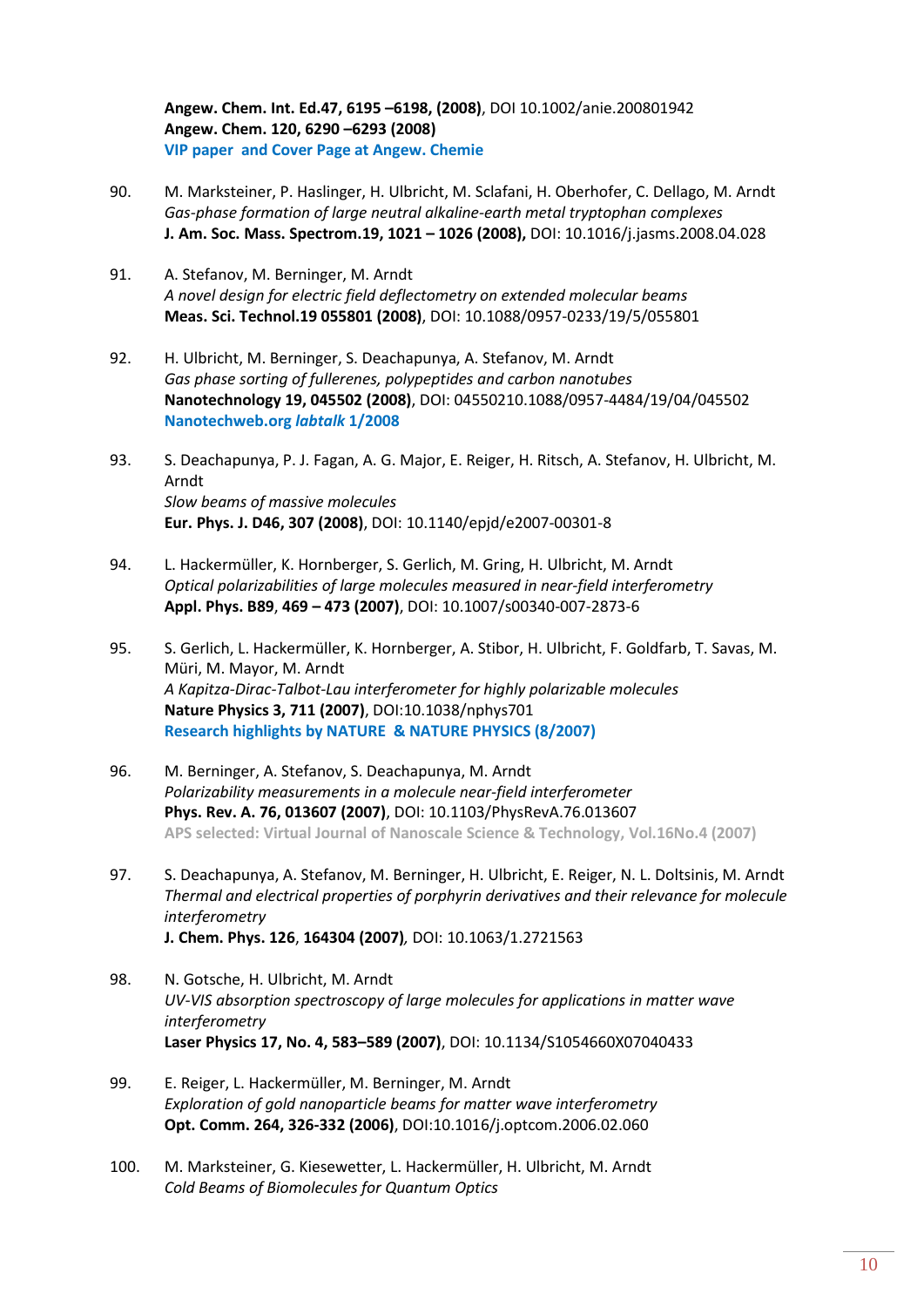**Acta Phys. Hung. A 26/1–2, 87–94 (2006)**, DOI: 10.1556/APH.26.2006.1-2.12

- 101. M. Arndt *Quantum physics - Coherence in molecular nitrogen* **Nature Physics 1, Issue 1, pp 19-20 (2005)**, DOI: 10.1038/nphys118
- 102. A. Stibor, André Stefanov, Fabienne Goldfarb, Elisabeth Reiger, Markus Arndt *A scalable optical detection scheme for matter wave interferometry*  **New Journal of Physics 7**, **224 (2005)**, DOI: 10.1088/1367-2630/7/1/224 **"New Journal of Physics" highlight of 2005**
- 103. K. Hornberger, L. Hackermüller, M. Arndt *Influence of molecular temperature on the coherence of fullerenes in a near-field interferometer* **Physical Review A71, Issue 2A, pp 216-223 (2005)**, DOI: 10.1103/PhysRevA.71.023601
- 104. A. Stibor, K. Hornberger, L. Hackermüller, A. Zeilinger, M. Arndt *Talbot-Lau interferometry with fullerenes: Sensitivity to inertial forces and vibrational dephasing* **Laser Physics 15, 10-17 (2005)**
- 105. M. Arndt, K. Hornberger, A. Zeilinger *Probing the limits of the quantum world* **Physics World18**, **35 -40 (2005)**, DOI: 10.1088/2058-7058/18/3/28
- 106. M. Arndt, L. Hackermüller, E.Reiger *Interferometry with Large Molecules: Exploration of Coherence, Decoherence and Novel Beam Methods* **Braz. J. of Phys.35, 216-223 (2005)**, DOI: 10.1590/S0103-97332005000200004
- 107. L. Hackermüller, K. Hornberger, B. Brezger, A. Zeilinger, M. Arndt *Decoherence of matter waves by thermal emission of radiation*  **NATURE 427, 711–714 (2004)**, DOI: 10.1038/nature02276 *IOP physics highlight & APS physics news of 2004*
- 108. A. Chatzidimitriou-Dreismann, M. Arndt *Quantum Mechanics and Chemistry: The relevance of nonlocality and entanglement for molecules*  **Angew. Chem.116**, **146–147 (2004)**, DOI: 10.1002/anie.200320079
- 109. A. Stefanov, A. Stibor, A. Dominguez-Clarimon, M. Arndt *Sublimation enthalpy of dye molecules measured using fluorescence* **J. of Chem. Phys. 121, Issue 14, pp 6935 – 6940 (2004)**, DOI: 10.1063/1.1792551
- 110. K. Hornberger, J. Sipe, M. Arndt *Theory of decoherence in a matter wave Talbot-lau interferometer* **Physical Review A 70, 053608 (2004)***,* DOI: 05360810.1103/PhysRevA.70.053608
- 111. L. Hackermüller, S. Uttenthaler, K. Hornberger, E. Reiger, B. Brezger, A. Zeilinger, M. Arndt *Wave nature of biomolecules and fluorofullerenes* **Phys. Rev. Lett.91, 90408 (2003)**, DOI: 10.1103/PhysRevLett.91.090408 • *NATURE News, 5th September 2003*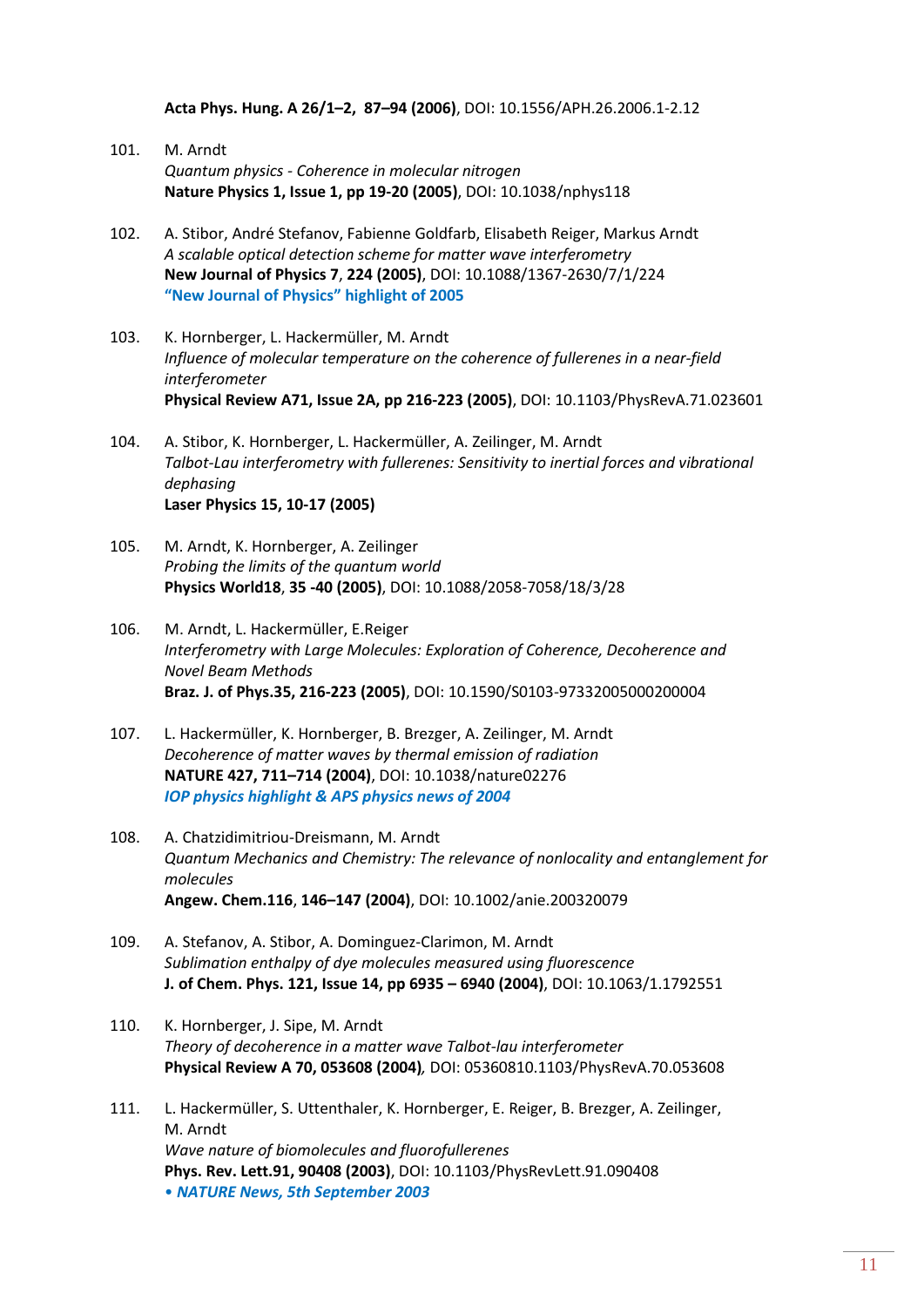• **IOP** *Physics News, 5th September 2003*

• *Virtual Journal of Nanoscale Science & Technology, 8 (10), September 8 (2003)*

- 112. K. Hornberger, S. Uttenthaler, B. Brezger, L. Hackermüller, M. Arndt, A. Zeilinger *Collisional Decoherence Observed in MatterWave Interferometry* **Phys. Rev. Lett. 90, 160401 (2003)**, DOI: 10.1103/PhysRevLett.90.160401 *APS : Virtual Journal of Nanoscale Science & Technology, 7 (18), May 5,(2003)*
- 113. L. Hackermüller, K. Hornberger, B. Brezger, A. Zeilinger, M. Arndt *Decoherence in a Talbot Lau interferometer: the influence of molecular scattering* **Appl. Phys. B77, 781 - 787 (2003)**, DOI: 10.1007/s00340-003-1312-6
- 114. O. Nairz, M. Arndt, A. Zeilinger *Quantum Interference Experiments with Large Molecules* **Am. J. Phys. 71, 319 (2003)**, DOI: 10.1119/1.1531580 **Virtual Journal of Nanoscale Science & Technology, 7 (12), March 24, (2003)**
- 115. B. Brezger, M. Arndt, A. Zeilinger *Concepts for near-field interferometers with large molecules* **J. Opt. B: Quantum Semiclass. Opt.5, Issue 2, ppS82-S89 (2003)**, DOI: 10.1088/1464- 4266/5/2/362
- 116. O. Nairz, M. Arndt, A. Zeilinger *Experimental verification of the Heisenberg uncertainty principle for fullerene molecules* **Phys. Rev. A. 65, pp. 032109 (2002)**, DOI: 10.1103/PhysRevA.65.032109
- 117. B. Brezger, L. Hackermüller, S. Uttenthaler, J. Petschinka, M. Arndt, A. Zeilinger *Matter-Wave Interferometer for Large Molecules* **Phys. Rev. Lett. 88, pp. 100404 (2002)**, DOI: 10.1103/PhysRevLett.88.100404 *APS News update 2002*
- 118. O. Nairz, B. Brezger, M. Arndt, A. Zeilinger *Diffraction of complex molecules by structures made of light* **Phys. Rev. Lett. 87**, **160401/1-4 (2001)**, DOI: 10.1103/PhysRevLett.87.160401 *Research highlights by NATURE*
- 119. M. Arndt, O. Nairz, J. Petschinka, A. Zeilinger *High Contrast Interference with C60 and C70* **C. R. Acad. Sci. Paris, t.2**, Série IV, p. 581-585 (2001), DOI: 10.1016/S1296-2147(01)01189-1
- 120. S. Franke-Arnold, M. Arndt, A. Zeilinger *Magneto-optical effects with cold Lithium atoms* **J. Phys. B.: At. Mol. Opt. Phys. 34**, 2527-2536 (2001), DOI: 10.1088/0953-4075/34/12/316
- 121. O. Nairz , M. Arndt, A. Zeilinger *Experimental Challenges in Fullerene Interferometry* **Journal of Modern Optics 47**, 2811-2821 (2000), DOI: 10.1080/09500340008232198
- 122. M. Arndt , O. Nairz, J. Voss-Andreae, C. Keller, G. van der Zouw, A. Zeilinger *Wave-particle duality of C60 molecules* **Nature 401, 680-682,** 14.October (1999); DOI:10.1038/44348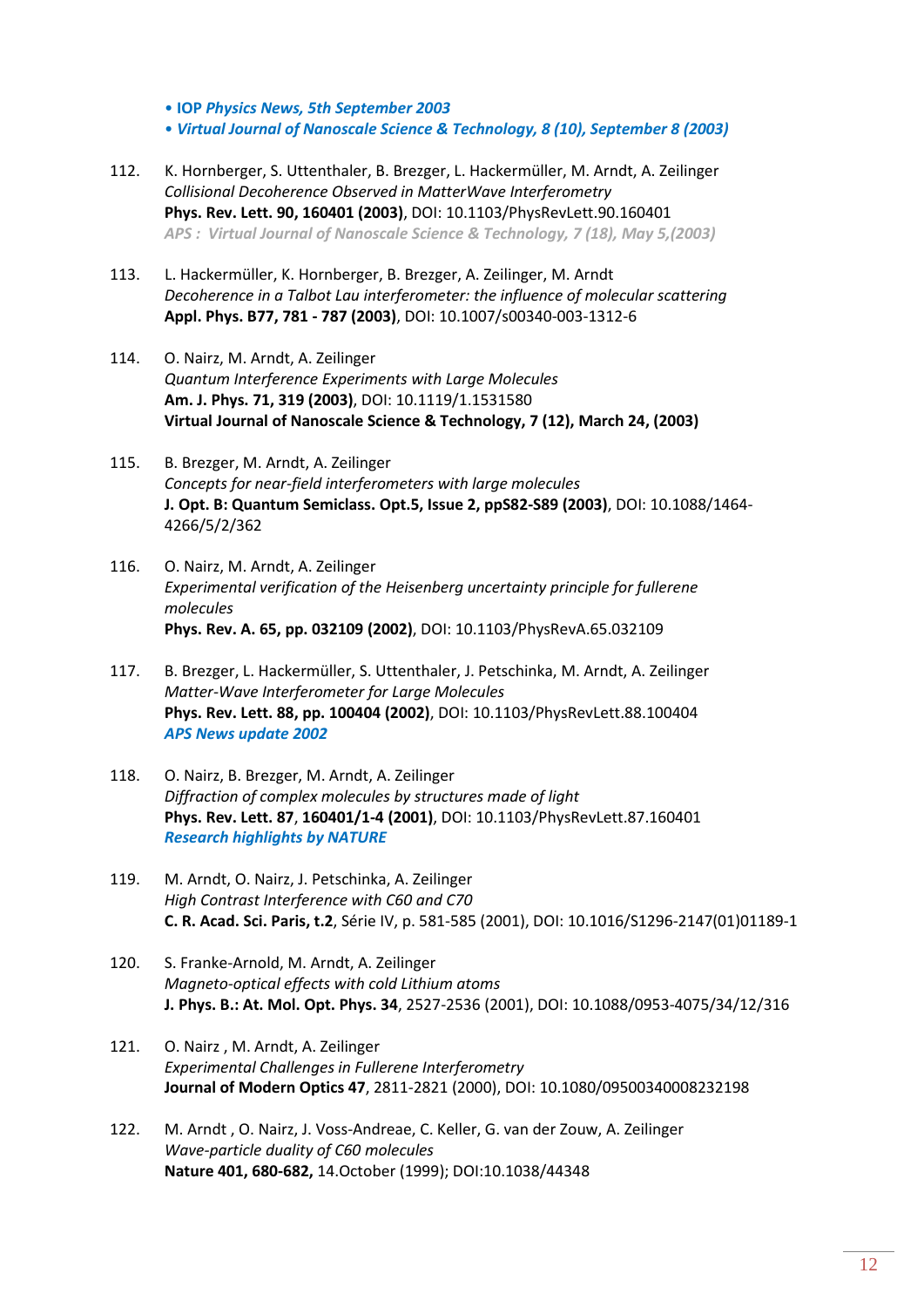#### *APS physics highlight of 1999*

- 123. P. Sziftgiser, D. Guéry-Odelin, P. Desbiolles, J. Dalibard, M. Arndt, A. Steane *Interferometry and Dissipative Optics with Atoms* **Acta Physica Polonica, 93** (1), 197-209 (1998)
- 124. M. Arndt, M. Ben Dahan, D. Guéry-Odelin, M. Reynolds, J. Dalibard *Observation of a zero-energy resonance in Cs-Cs collisions* **Phys.Rev. Lett. 79**, Issue 4 pp.625-628 (1997), DOI: 10.1103/PhysRevLett.79.625
- 125. P. Desbiolles, M. Arndt, P. Szriftgiser, J. Dalibard *Dissipative atom optics* **Journal of Modern Optics. 44**, p.1827-36 (1997), DOI: 10.1080/09500349708231849
- 126. P. Szriftgiser, D. Guéry-Odelin, M. Arndt, J. Dalibard *Atomic wave diffraction and interference using temporal slits* **Phys. Rev. Lett.77**, 4-7, (1996), DOI: 10.1103/PhysRevLett.77.4
- 127. P. Desbiolles, M. Arndt, P. Szriftgiser, J. Dalibard *Elementary Sisyphus process close to a dielectric surface*  **Phys. Rev. A. 54**, 4292-4298 (1996), DOI: 10.1103/PhysRevA.54.4292
- 128. M. Arndt, P. Szriftgiser, J. Dalibard, A. Steane *Atom optics in the time domain* **Phys. Rev. A 53**, 3369-3378, (1996), DOI: 10.1103/PhysRevA.53.3369
- 129. S. Lang, M. Arndt, T.W. Hänsch, S.I. Kanorsky, S. Lücke, S.B. Ross, A. Weis *Local field effects in the spectroscopy of Cs atoms trapped in solid 4He* **Low. Temp. Phys. 22(2),** 129-130 (1996), Fizika Nizkikh Temperatur, 22(2), 171-173 (1996)
- 130. M. Arndt, S. I. Kanorsky, A. Weis, T. W. Hänsch *Long Electronic Spin Relaxation Times of Cs Atoms in Solid 4He*  **Phys. Rev. Lett. 74,** 1359-1362 (1995), DOI: 10.1103/PhysRevLett.74.1359
- 131. A. Buchleitner, D. Delande, J. Zakrzewski, R. N. Mantegna, M. Arndt, H. Walther *Multiple Time Scales in the Microwave Ionization of Rydberg Atoms* **Phys. Rev. Lett. 75**, 3818-3821 (1995), DOI: 10.1103/PhysRevLett.75.3818
- 132. S. Lang, S. I. Kanorsky, M. Arndt, S. B. Ross, T. W. Hänsch, A. Weis *The Hyperfine Structure of Cs Atoms in the b.c.c. Phase of Solid 4He* **Europhys. Lett. 30,** 233-237 (1995), DOI: 10.1209/0295-5075/30/4/008
- 133. O. Benson, A. Buchleitner, G. Raithel, M. Arndt, R. N. Mantegna, H. Walther *From Coherent to Noise-Induced Microwave Ionization of Rydberg Atoms* **Phys. Rev. A 51,** 4862-4876 (1995), DOI: 10.1103/PhysRevA.51.4862
- 134. M. Arndt, R. Dziewior, S. I. Kanorsky, A. Weis, T. W. Hänsch *Implantation and spectroscopy of metal atoms in solid helium* **Z. Phys. B. 98**, 377-381 (1995), DOI: 10.1007/BF01338409
- 135. A.R. Weis, S.I. Kanorsky, M. Arndt, T. W. Hänsch *Spin physics in solid helium: experimental results and applications*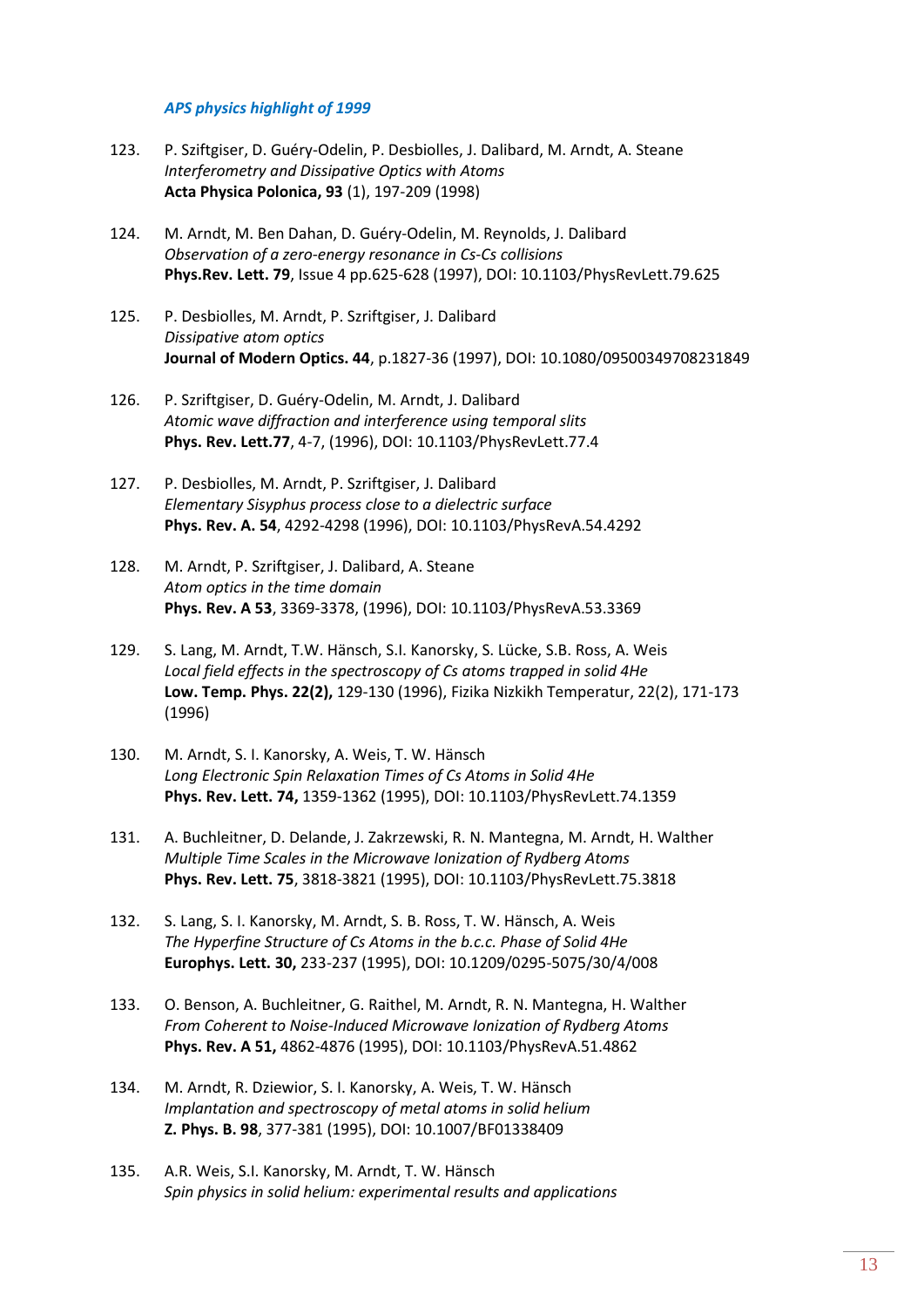**Z. Phys. B. 98**, 359-362 (1995), DOI: 10.1007/BF01338405

- 136. S.I. Kanorsky, A. Weis, M. Arndt, R. Dziewior, T. W. Hänsch, *Pressure shift of atomic resonance lines in liquid and solid Helium* **Z. Phys. B. 98**, 371-376 (1995), DOI: 10.1007/BF01338408
- 137. P. Szriftgiser, M. Arndt, P. Desbiolles, A. Steane, J. Dalibard *Atomic cavities* **Annales De Physique 20** Issue: 5-6, pp. 681-686 (1995), DOI:10.1051/anphys:199556061
- 138. S.I. Kanorsky, M. Arndt, R. Dziewior, A. Weis, T. W. Hänsch *Optical Spectroscopy of Atoms trapped in Solid Helium* **Phys. Rev. B 49,** 3645-3647 (1994), DOI: 10.1103/PhysRevB.49.3645
- 139. L. Sirko, M. Arndt, P. M. Koch, H. Walther *Microwave ionization of Rb Rydberg atoms: Frequency dependence* **Phys. Rev. A 49**, 3831-3841 (1994), DOI: 10.1103/PhysRevA.49.3831
- 140. S.I. Kanorsky, M. Arndt, R. Dziewior, A. Weis, T. W. Hänsch *Pressure shift and broadening of the resonance line of barium atoms in liquid helium* **Phys. Rev. B 50**, S. 6296 -6302 (1994), DOI: 10.1103/PhysRevB.50.6296
- 141. M. Arndt, S.I. Kanorsky, A. Weis, T. W. Hänsch *Can paramagnetic atoms in superfluid helium be used to search for permanent electric dipole moments* **Phys. Lett. A 174**, S. 298 - 303 (1993), DOI: 10.1016/0375-9601(93)90142-M
- 142. M. Arndt, A. Buchleitner, R. N. Mantegna, H. Walther *Experimental Study of Quantum and Classical Limits in Microwave Ionization of Rubidium Rydberg Atoms* **Phys. Rev. Lett. 67**, S. 2435 - 2438 (1991), DOI: 10.1103/PhysRevLett.67.2435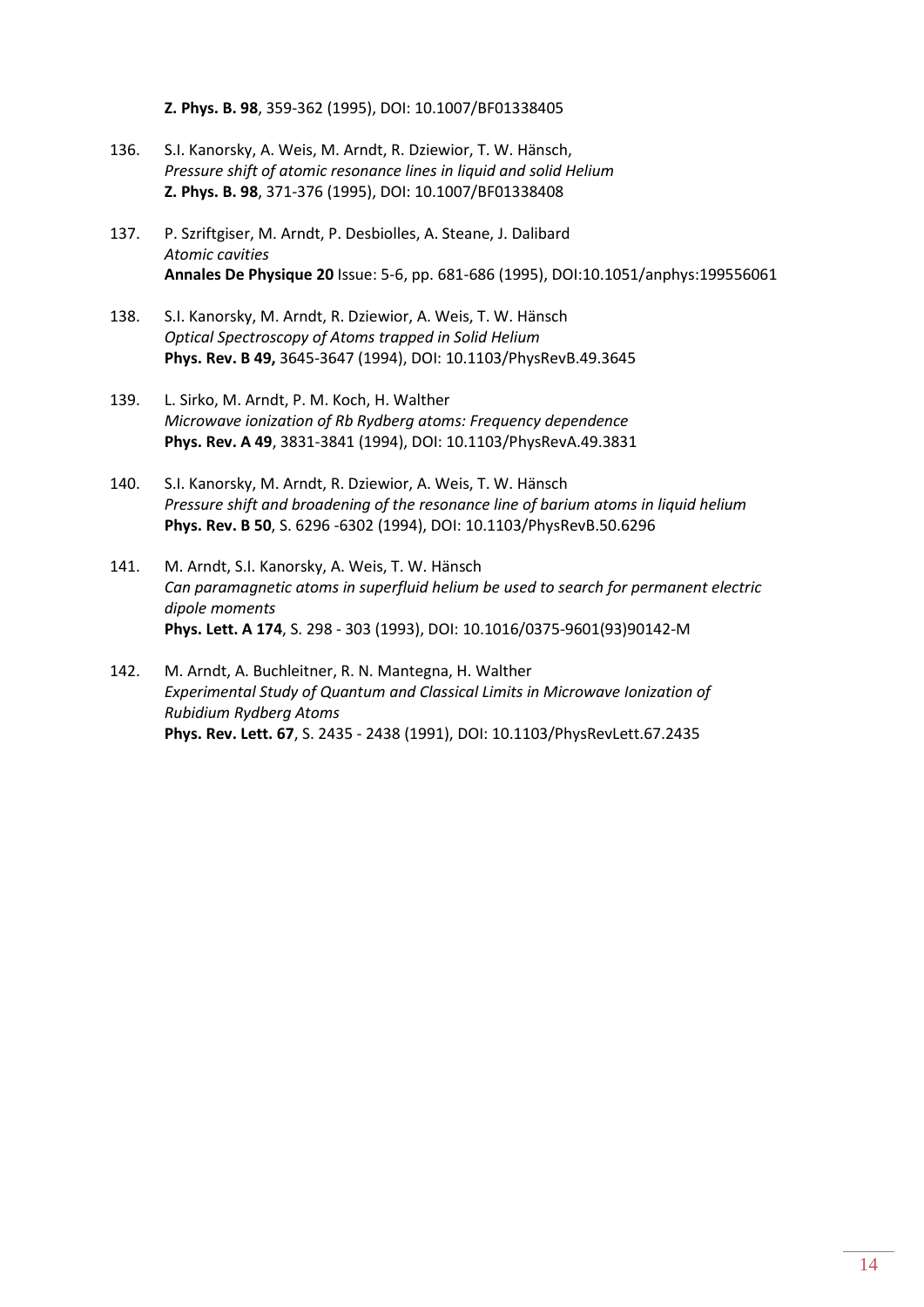#### **B) Contributions to books**

- 143. M. Arndt, S. Gerlich, K. Hornberger *Experimental Decoherence in Molecule Interferometry.* In From Quantum to Classical. Essays in Honour of H.-Dieter Zeh. ed. C. Kiefer, Springer, Cham (2022) DOI: 10.1007/978-3-030-88781-0
- 144. S. Gerlich, Y.Y. Fein, A. Shayeghi, V. Köhler, M. Mayor, M. Arndt *Otto Stern's Legacy in Quantum Optics: Matter Waves and Deflectometry*. In: Friedrich B., Schmidt-Böcking H. (eds) Molecular Beams in Physics and Chemistry. Springer, Cham. (2021) DOI: 10.1007/978-3-030-63963-1\_24
- 145. S. Gerlich, Y.Y. Fein, M. Arndt, *Interferometric tests of wave-function collapse* in "Do Wave Functions Jump?: Perspectives of the Work of GianCarloGihardi" eds. Valia Allori, Angelo Bassi, Detlef Dürr, Nino Zanghi, Springer International Publishing (2020) DOI: 10.1007/978-3-030-46777-7
- 146. S. Gerlich, S. Kuhn, A. Shayeghi, M. Arndt, *The de Broglie Wave-Nature of Molecules, Clusters and Nanoparticles* in "21st Century Nanoscience - A Handbook: Nanophysics Sourcebook" ed. Klaus D. Sattler, CRC Press Taylor & Francis Group (2019) DOI: 10.1201/9780367333003
- 147. C. Brand, U. Sezer, S. Eibenberger, M. Arndt, *Matter-wave physics with nanoparticles and biomolecules* in "Current Trends in Atomic Physics" eds. Antoine Browaeys, Thierry Lahaye, Trey Porto, Charles S. Adams, Leticia F. Cugliandolo, Oxford University Press (2019) DOI: 10.1093/oso/9780198837190.001.0001
- 148. J. Millen, S. Kuhn, A. Kosloff, F. Patolsky, M. Arndt, *Cooling and manipulation of nanoparticles in high vacuum* Proc. SPIE, Optical Trapping and Optical Micromanipulation XIII, 9922, 99220C-99228 (2016), DOI: 10.1117/12.2238753
- 149. M. Arndt, N. Dörre, S. Eibenberger, P. Haslinger, J. Rodewald, K. Hornberger, S. Nimmrichter, M. Mayor *Matter-wave interferometry with composite quantum objects* Proc. Varenna Summer School, Course 188, SocietàItaliana di Fisica (2014) Printed 2014, http://arxiv.org/abs/1501.07770
- 150. M. Arndt

*Über die Bedeutung von Grundlagenforschung und Wissenschaftsmanagement in Österreich … und über Entscheidungen, die wir noch heute treffen sollten* In "Wa(h)re Forschung? Science – Change of Paradigms?" Symposium 20.-21. Mai 2010 Anlässlich der Feierlichen Sitzung der Österreichischen Akademie der Wissenschaften (ÖAW: Forschung und Gesellschaft 2), Wien, 99-113 (2011)

151. M. Arndt, K. Hornberger *Quantum interferometry with complex molecules,* Proceedings of the International school of physics "E. Fermi", Vol. 171 Quantum Coherence in Solid State Systems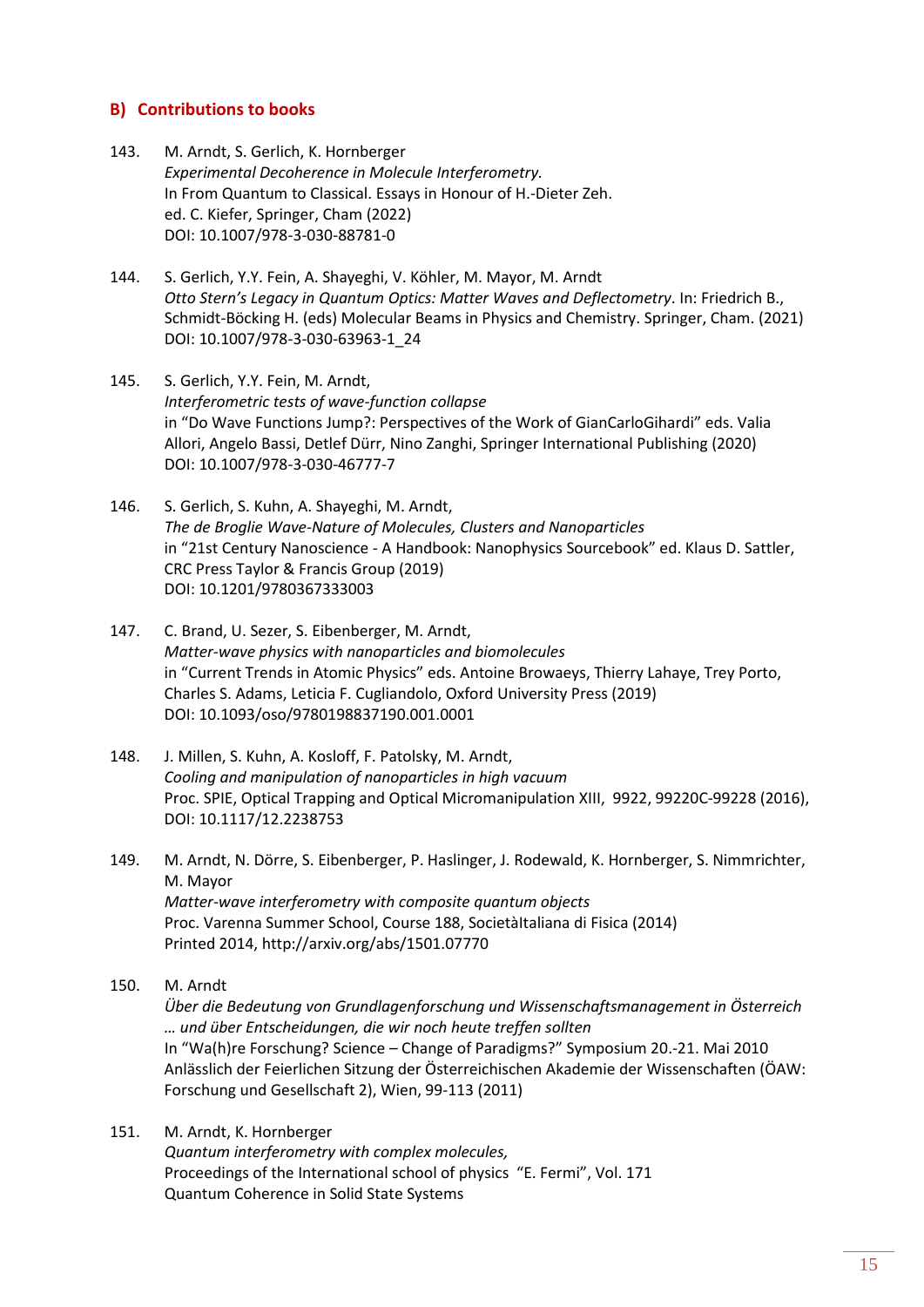2009, IOS Press, 103-125, DOI: 978-1-60750-039-1-1

- 152. M. Arndt *Mesoscopic Quantum Phenomena* Contribution to the 'Compendium of Quantum Physics', Ed. F. Weinert, D. Greenberger et al. in print (2009) Compendium of Quantum Physics 2009, 379-384, DOI: 10.1007/978-3-540-70626-7\_118
- 153. M. Arndt

*Semiclassical Models* Contribution to the 'Compendium of Quantum Physics', Ed. F. Weinert, D. Greenberger et al. Compendium of Quantum Physics 2009, 697-701, DOI: 10.1007/978-3-540-70626-7\_197

- 154. M. Arndt, L. Hackermüller, K. Hornberger, A. Zeilinger *Coherence and decoherence experiments with fullerenes* In "Decoherence, Entanglement, and Information Protection in Complex Quantum Systems'', Vladimir M. Akulin, A. Sarfati, G. Kurizki (Eds.), Kluwer, Amsterdam 189, 329-352 (2005)
- 155. M. Arndt, T. F. Gallagher, R. G. Fernandez, M. Leibscher, T. Opatrny, P. Pillet *Internal-Translational Entanglement and Interference in Atoms and Molecules* In Decoherence, Entanglement and Information Protection in Complex Quantum Systems" Eds: V. M. Akulin, A. Sarfati, G. Kurizki and S. Pellegrin Kluwer Academic Boston (2005)
- 156. M. Arndt, A. Zeilinger *Heisenberg's uncertainty and matter wave interferometry with large molecules* pp. 35–52, in Fundamental Physics, Heisenberg and Beyond G. W. Buschhorn, J. Wess (Eds), Springer Berlin (2004)
- 157. M. Arndt, L. Hackermüller, K. Hornberger, A. Zeilinger *Organic molecules and decoherence experiments in a molecule interferometer* pp. 1–10 in Multiscale Methods in Quantum Mechanics, P. Blanchard, G. Dell'antonio (Eds) Birkhäuser, Boston (2004)
- 158. M. Arndt, A. Zeilinger *Wave-particle experiments with large molecules* in: J. S. Al-Khalili, Quantum: A guide for the perpelexed", Weidenfeld & Nicolson, (2003)
- 159. M. Arndt, O. Nairz, A. Zeilinger *Wave-Particle Duality* in Year Book of Science & Technology, McGraw-Hill (2002)
- 160. M. Arndt, O. Nairz, A. Zeilinger *Interferometry with macromolecules: Quantum paradigms tested in the mesoscopic world* pp. 333 – 351 in: "Quantum [Un] Speakables, From Bell Quantum Information", R. A. Bertlmann, A. Zeilinger (eds.), Springer, Berlin (2002)
- 161. M. Arndt, O. Nairz, G. van der Zouw, A. Zeilinger *Towards Quantum Optics of Macromolecules*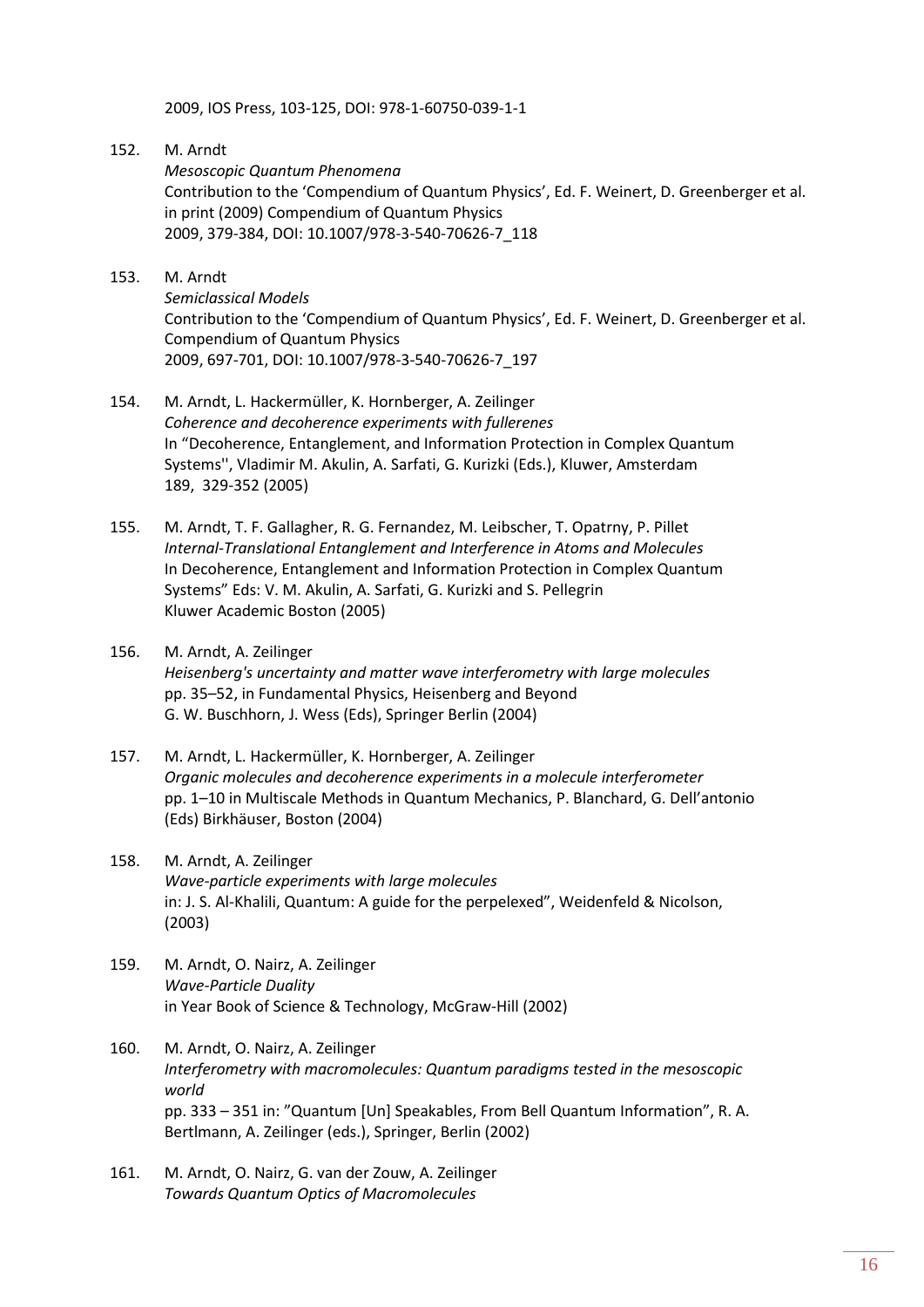Yearbook of the Institute Vienna Circle, ed. D. Greenberger, A. Zeilinger , p. 221-224, Kluwer Academic, Dordrecht (1999)

#### **C) Conference Proceedings**

- 162. Y. Y. Fein, S. Gerlich, A. Shayeghi, P. Geyer, F. Kialka, V. Köhler, M. Mayor, M. Arndt *Universal matter-wave interferometry as a sensor in atomic physics and physical chemistry* DOI: 10.1117/12.2586476 **(2021)**
- 163. C. Brand, T. Susi, J. Kotakoski, M. Arndt, M. Debiossac, F. Aguillon, P. Roncin *Diffraction of 80 eV hydrogen through suspended graphene* **Journal of Physics: Conference Series 1412 (2020) 202036,** DOI: 10.1088/1742- 6596/1412/20/202036
- 164. M. Arndt, A. Bassi, D. Giulini, A. Heidmann, J.-M. Raimond *Fundamental frontiers of quantum science and technology* **Procedia Computer Science 2011**, doi:10.1016/j.procs.2011.12.024
- 165. M. Arndt, S. Gerlich, S. Eibenberger, P. Fagan, J. Tüxen, M. Mayor *[Quantum interference experiments with organic molecules: Information about internal states](javascript:openGatewayLink()  [of spatially quantum delocalized molecules](javascript:openGatewayLink()* Abstracts of Papers of the Am. Chem. Soc. 241, Annaheim, CA, March 27<sup>th</sup>-31<sup>st</sup> 2011
- 166. S. Eibenberger, S. Gerlich, M. Tomandl, et al. *[Matter wave interferometry: exploring the importance of the internal molecular properties](javascript:openGatewayLink()* Proc. CLEO EUROPE/EQEC, ICM Munich, Germany, May 22-26<sup>th</sup> 2011 DOI: 10.1109/cleoe.2011.5943412 Published: 2011
- 167. M. Arndt, H. Ulbricht, A. Major, et al. *Molecular lithography - [a quantum optical approach](http://apps.isiknowledge.com/full_record.do?product=UA&search_mode=GeneralSearch&qid=1&SID=X1PJGGLfpImmDC5dLIP&page=1&doc=18&colname=INSPEC)* Conference on Lasers & Electro-Optics Europe & 11th European Quantum Electronics Conference (CLEO/EQEC), Munich, Germany, June 14-19th 2009 DOI: 10.1109/CLEOE-EQEC.2009.5192061 Published: 01 2009
- 168. M. Arndt, M. Berninger, S. Deachapunya, S. Gerlich, L. Hackermüller, A. G. Major, M. Marksteiner, A. Stéfanov, H. Ulbricht *On the prospects of interferometry and deflectometry for characterizing large molecules* **Eur. Phys. J.** Special Topics 159, 1–9 (2008)
- 169. S. [Gerlich,](http://apps.isiknowledge.com/OneClickSearch.do?product=UA&search_mode=OneClickSearch&db_id=&SID=X1PJGGLfpImmDC5dLIP&field=AU&value=Gerlich%2C+S.) L. [Hackermueller,](http://apps.isiknowledge.com/OneClickSearch.do?product=UA&search_mode=OneClickSearch&db_id=&SID=X1PJGGLfpImmDC5dLIP&field=AU&value=Hackermueller%2C+L.) F. [Goldfarb,](http://apps.isiknowledge.com/OneClickSearch.do?product=UA&search_mode=OneClickSearch&db_id=&SID=X1PJGGLfpImmDC5dLIP&field=AU&value=Goldfarb%2C+F.) K[. Hornberger,](http://apps.isiknowledge.com/OneClickSearch.do?product=UA&search_mode=OneClickSearch&db_id=&SID=X1PJGGLfpImmDC5dLIP&field=AU&value=Hornberger%2C+K.) T. [Savas,](http://apps.isiknowledge.com/OneClickSearch.do?product=UA&search_mode=OneClickSearch&db_id=&SID=X1PJGGLfpImmDC5dLIP&field=AU&value=Savas%2C+T.) A. [Stibor,](http://apps.isiknowledge.com/OneClickSearch.do?product=UA&search_mode=OneClickSearch&db_id=&SID=X1PJGGLfpImmDC5dLIP&field=AU&value=Stibor%2C+A.) H. [Ulbricht,](http://apps.isiknowledge.com/OneClickSearch.do?product=UA&search_mode=OneClickSearch&db_id=&SID=X1PJGGLfpImmDC5dLIP&field=AU&value=Ulbricht%2C+H.) M. [Arndt](http://apps.isiknowledge.com/OneClickSearch.do?product=UA&search_mode=OneClickSearch&db_id=&SID=X1PJGGLfpImmDC5dLIP&field=AU&value=Arndt%2C+M.) *[A novel type of matter-wave interferometer for molecules](http://apps.isiknowledge.com/full_record.do?product=UA&search_mode=GeneralSearch&qid=1&SID=X1PJGGLfpImmDC5dLIP&page=1&doc=34&colname=INSPEC)* CLEO/Europe - IQEC 2007. München 1110 (2007)Standard Book Number: 978-1-4244-0930-3
- 170. M. Arndt *Quantum Information: Philosophical, Mathematical and Experimental Perspectives* **Quantum Information Processing**, Vol. 5, 227-232 (2006)
- 171. K. Hornberger, M. Arndt *Environmental localization of matter waves*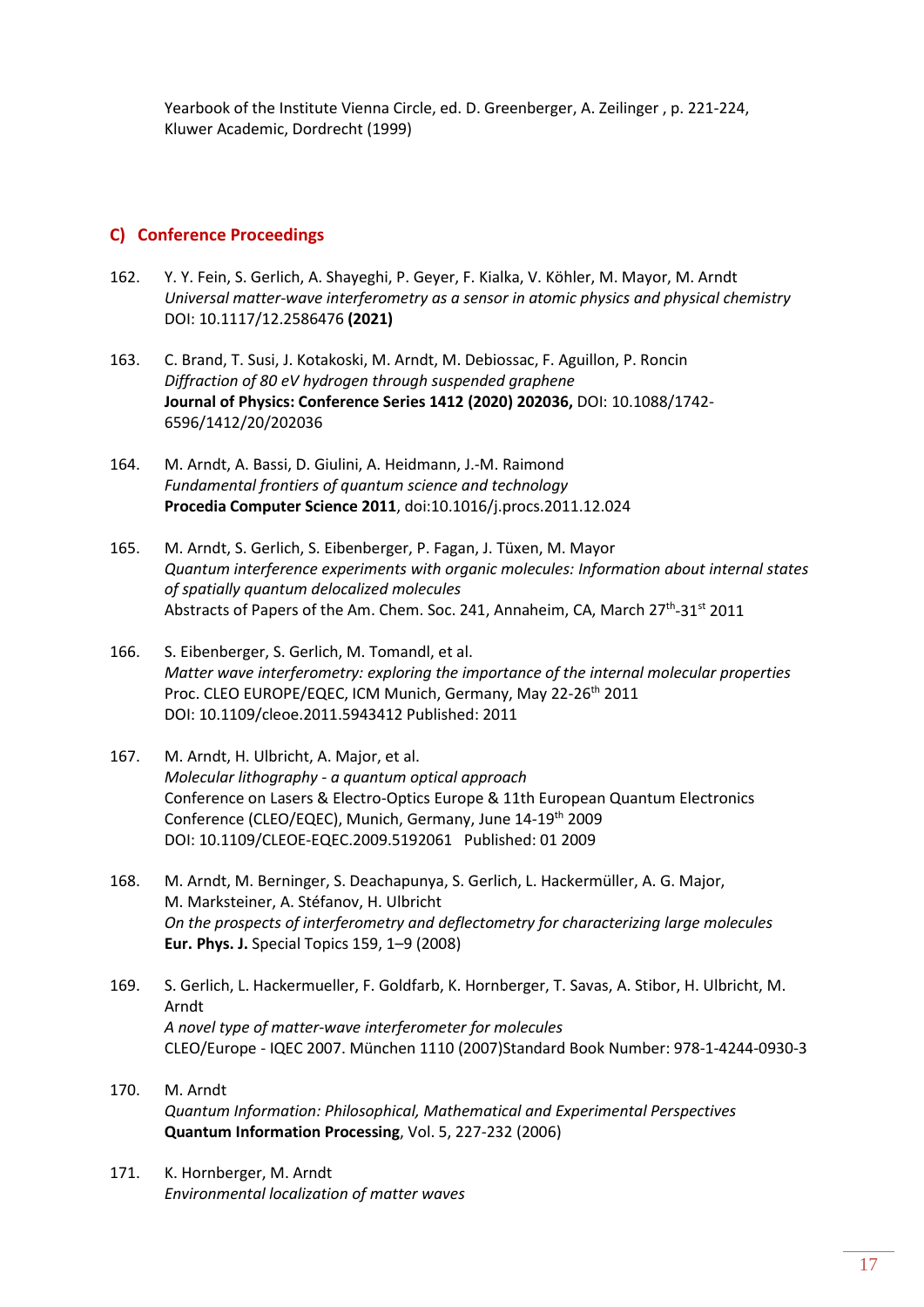**Source:** Entanglement and Decoherence: Mathematics and Physics of Quantum Information and Computation, ed. by F. De Martini, G. Dell'Antonio, and S. Albeverio, **Oberwolfach Reports 2, 219-221 (2005)**

- 172. A. Stibor, A. Stefanov, F. Goldfarb, S. Deachapunya, A. Zeilinger, M. Arndt *Fluorescence methods for matter interferometry with nanosized objects*  European Quantum Electronics Conference (IEEE Cat. No. 05TH8796) p.271 | xviii+374 (2005)
- 173. F. Goldfarb, S. Deachapunya, A. Stefanov, A. Stibor, E. Reiger, M. Arndt *Fluorescence of surface adsorbed dyes: Investigation of a new detector for molecule interferometry* **J. Phys.: Conf***. Ser.* **19, 125-133 (2005)**
- 174. L. Hackermüller, B. Brezger, K. Hornberger, S. Uttenthaler, E. Reiger, M. Arndt, A. Zeilinger *Decoherence studies using interferometry of massive molecules*  **Proc [EQEC](http://ieeexplore.ieee.org/xpl/RecentCon.jsp?punumber=9181) 326 (2003):**ISBN: 0-7803-7733-8
- 175. L. Hackermüller, B. Brezger, K. Hornberger, S. Uttenthaler, E. Reiger, M. Arndt, A. Zeilinger *Wave-particle duality with biomolecules and fluorinated fullerenes: A new record in matter wave interferometry* EQEC Conf. Digest (2003)
- 176. M. Arndt, L. Hackermüller, A. Zeilinger *Molecule Interferometry as a potential tool for nanoctructuring applications* **Source:** Proceedings of the 4th EC/NSF Workshop on Nanotechnology, Tools and Instruments for Research and Manufacturing, Grenoble, France, June 12.-13. (2002)
- 177. M. Arndt, O. Nairz, J. Petschinka, J. Voss-Andreae, G. van der Zouw, C. Keller, A. Zeilinger *Coherence and Decoherence in de Broglie Interference of Fullerenes* IQEC 2000, Conf. Digest, p. 115, Nice, September (2000)
- 178. M. Arndt, P. Desbiolles, D. Guery-Odelin, A. Steane, P. Szriftgiser, J. Dalibard *Atom optics and interferometry with atomic mirrors* Atom Optics Conference, SAN JOSE, CA, February 10-12<sup>th</sup> 1997 ATOM OPTICS, In Series: Proc. SPIE 2995, 174-181 (1997); DOI: 10.1117/12.273755
- 179. A. Weis, S. Lang, S. I. Kanorsky, M. Arndt, S.B. Ross, T.W. Hänsch *Long live the spin: cesium in solid helium* Proc. 12th Int. Conf. Laser Spectr382-5 (1996)
- 180. M. Arndt, J. Dalibard, P. Desbiolles, W. Hänsel, P. Lemonde, O. Morice, E. Peik, H. Perrin, J. Reichel, C. Salomon, A. Steane, P. Szriftgiser *Atomic Cavities and Traps* Proc. 5th Symp. Freq. Stand. Metr.: Woods Hole, MA, USA, 231-42 (1996)
- 181. P. Szriftgiser, M. Arndt, P. Desbiolles, et al. *[Atomic cavities](http://apps.isiknowledge.com/WoS/CIW.cgi?SID=W2KM8@lPcfAg7f9gCe@&Func=Abstract&doc=1/165)* 4th Colloquium on Lasers and Quantum Optics Location: Ecole Polytechnique Nov. 1995 Annales De Physique: 20, 681-686 (1995) DOI: 10.1051/Anphys: 199556061
- 182. A. Weis, S. Kanorsky, S. Lang, M. Arndt, S. B. Ross, S. Lücke, T. W. Hänsch, *Old and new spin physics with atoms in solid helium*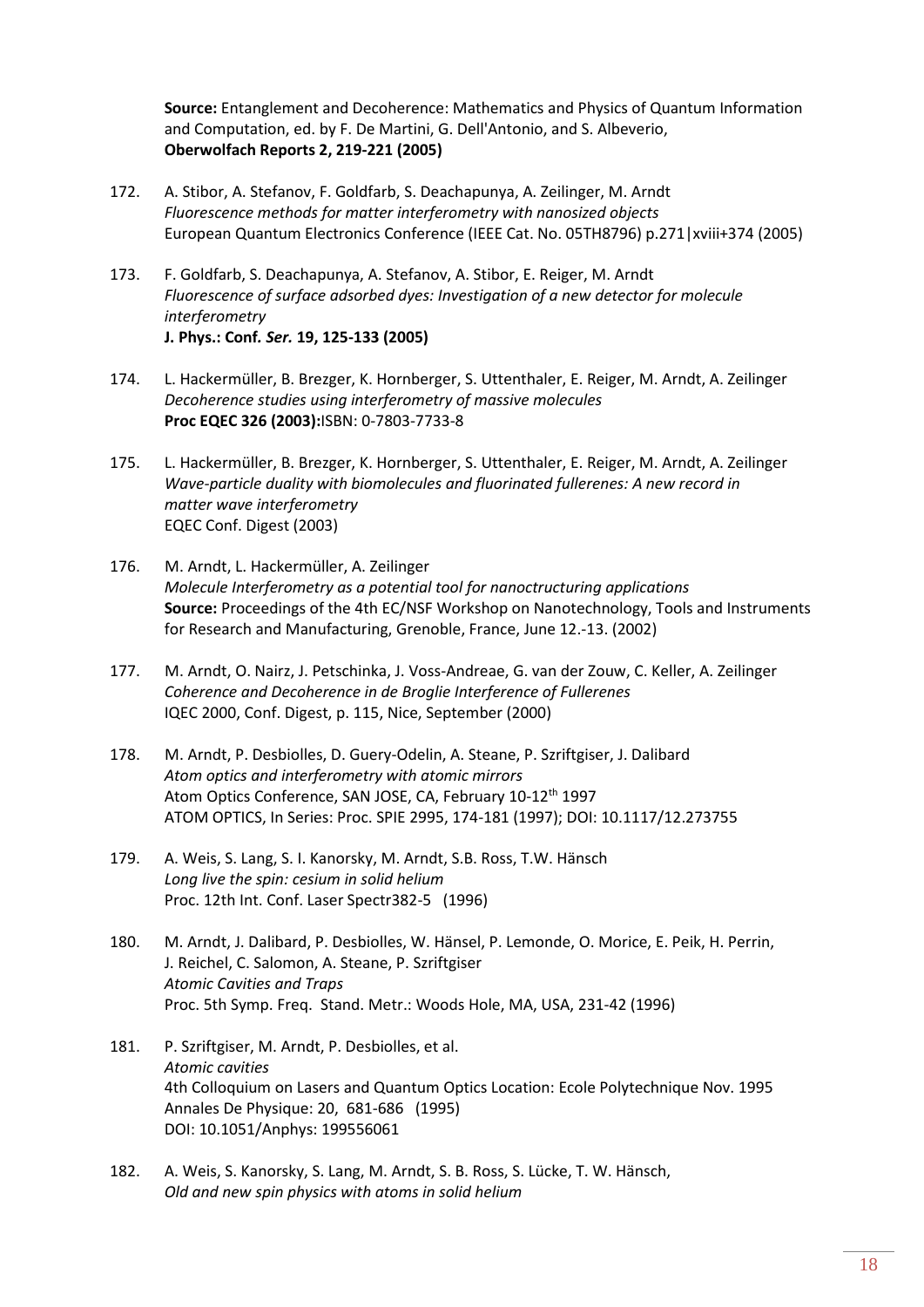ProcICONO 95, SPIE Vol. 2799 p. 22-29, June 1995, St. Petersburg

#### **D) Articles for a general physics audience**

- 183. Markus Arndt *Viewpoint: Free-Falling Interferometry* Physics 6, 23 (2013); DOI: 10.1103/Physics.6.23
- 184. Markus Arndt *Exploring the limits of the quantum superposition principle* Physik Journal 12, 126, (2013)
- 185. M. Aspelmeyer, M. Arndt *Quantenphysik mit massereichen Objekten* Spektrum der Wissenschaft 12/12 40-44 (2012)
- 186. M. Arndt, M. Oberthaler, J. Schmiedmayer *Hamlet in der Quantenwelt.* Spektrum der Wissenschaft 1/12 40-44 (2012)
- 187. J. Schmiedmayer and M. Arndt *Embracing quantum metrology with wide arms* APS Physics September 19th 2011
- 188. M. Arndt, S. Gerlich, K. Hornberger, M. Mayor *Quanteninterferometrie mit komplexen Molekülen- Wie man Information über das Innenleben von Molekülen gewinnt, deren Ort man nicht kennt* Physik Journal 9 (2010) Nr. 10, 37-43
- 189. S. Gerlich, M. Arndt *Quantenfußball und Quantenspeerwurf: Physikspiele mit molekularen Materiewellen* Praxis der Naturwissenschaften Heft **6** (58), 5-12 (2009) und Plus Lucis (February 2009)
- 190. M. Arndt, L. Hackermüller, K. Hornberger *Wann wird ein Quantenobjekt klassisch?* Physik in unserer Zeit **37**, 24 – 29 (2006)
- 191. M. Arndt, L. Hackermüller, K. Hornberger *Interferenzexperimente mit molekularen Quantenwellen* Physica plus, in English and Hebrew (2006)
- 192. O. Nairz, M. Arndt, A. Zeilinger *Doświadczenia z interferencją kwantową dużych cząsteczek* Postepy Fizyki 56, 114-121 (2005)
- 193. M. Arndt *Wann uns Quantenteilchen klassisch erscheinen,* Physik in unserer Zeit **35**, 113-114 (2004)
- 194. M. Arndt *Freie Elektronen an sichtbarem Licht gebeugt*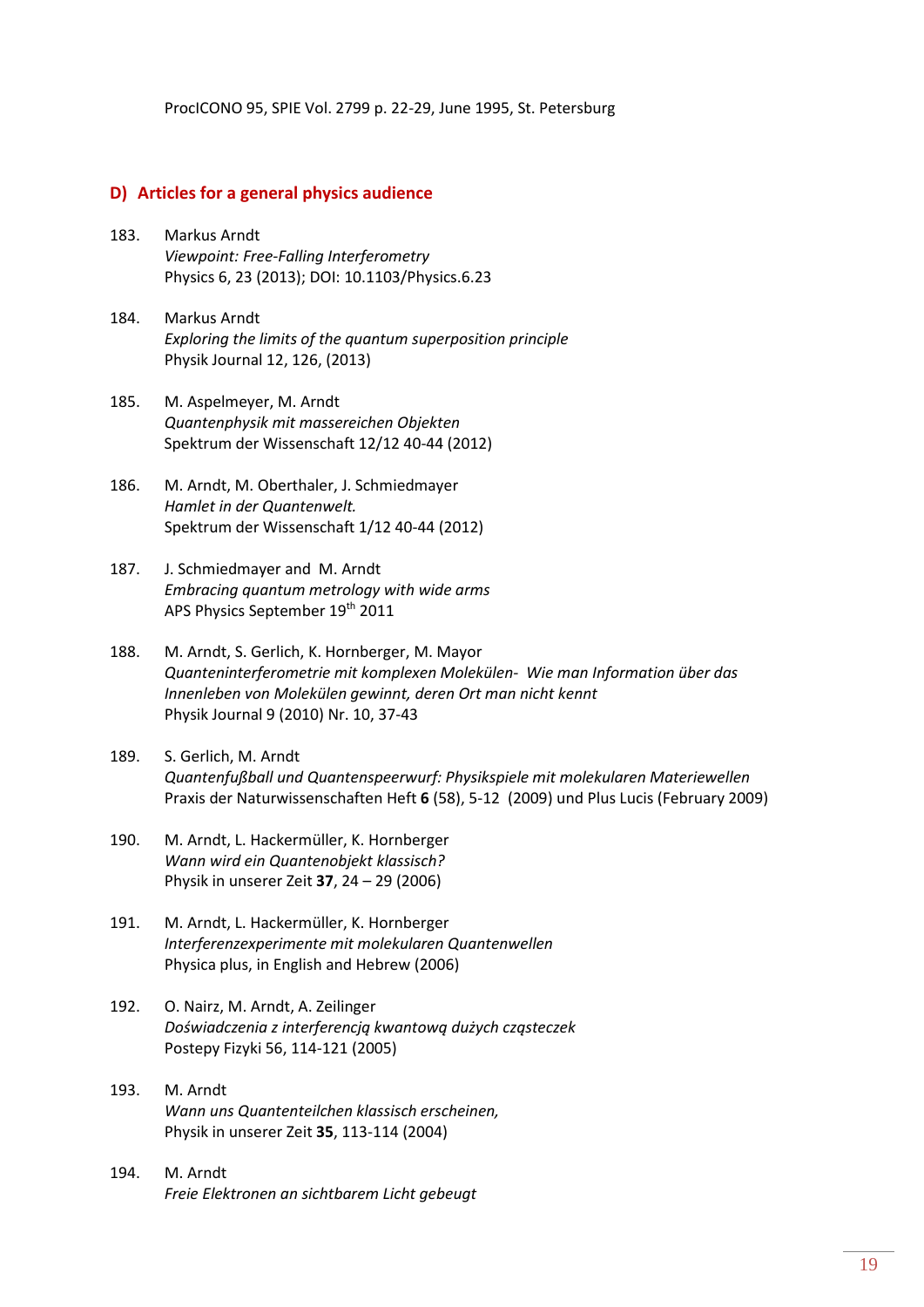Physikalische Blätter, 57 (11) , p. 20 (2001)

- 195. M. Arndt *Quantenoptik mit Molekülen und Clustern* DieUniversität.at 17.8.2001
- 196. M. Arndt, A. Zeilinger *Wo ist die Grenze der Quantenwelt?* Physikalische Blätter, 56, No. 3, 69-71, (2000)
- 197. M. Arndt *Quanteninterferenzen großer Moleküle* Mitteilungsblatt der ÖPG, Vol. 4, pp. 8-17, (2000)
- 198. M. Arndt, O. Nairz *Grenzgänger: Welle-Teilchen Dualismus von C60* Plus Lucis 3, 5-7 (1999)
- 199. M. Arndt *Optische Spektroskopie und Magnetresonanz an Metallatomen in fl. und festem 4-He*  MPQ-Report 197, Dissertation, Garching (1995)